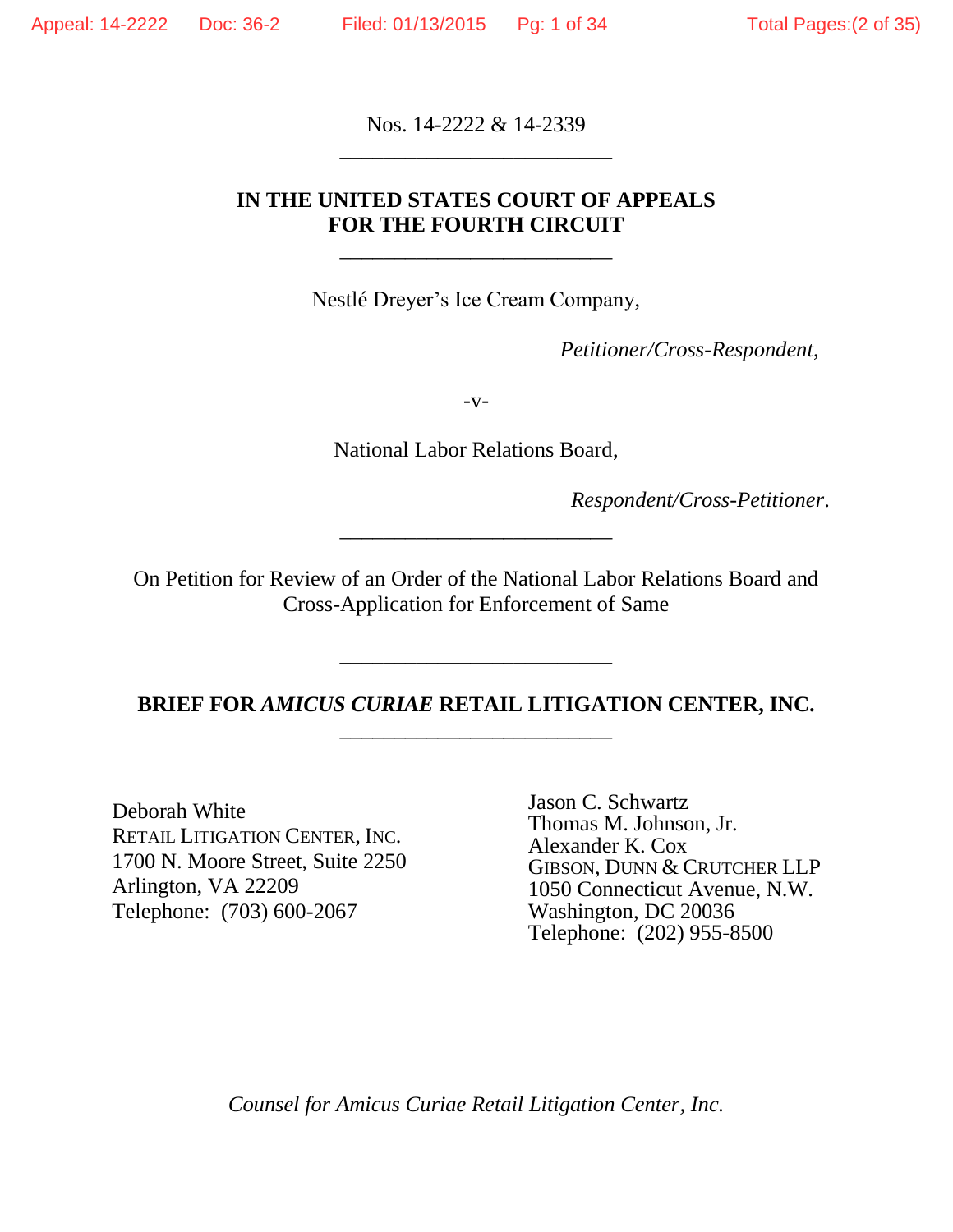### **CORPORATE DISCLOSURE STATEMENT**

Pursuant to Federal Rule of Appellate Procedure 26.1, *amicus curiae* Retail Litigation Center, Inc. discloses the following:

Retail Litigation Center, Inc. is not a publicly held corporation or other publicly held entity;

Retail Litigation Center, Inc. has no parent corporation; and

No publicly held company owns 10% or more stock in Retail Litigation Center, Inc.

Respectfully submitted,

/s/ Jason C. Schwartz

Jason C. Schwartz GIBSON, DUNN, & CRUTCHER LLP 1050 Connecticut Avenue, N.W. Washington, D.C. 20036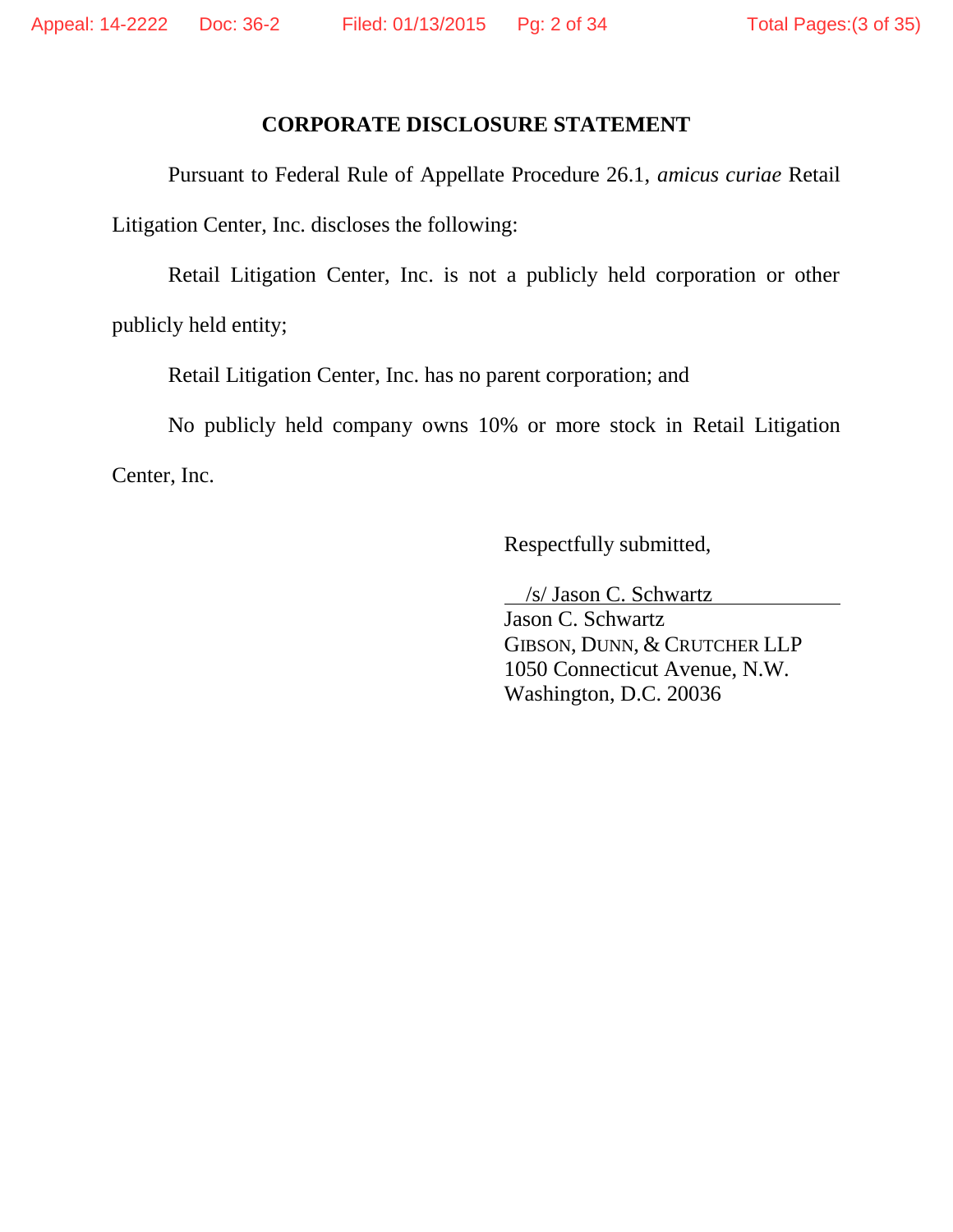### **RULE 29(c)(5) STATEMENT**

Pursuant to Federal Rule of Appellate Procedure 29(c)(5), *amicus curiae* Retail Litigation Center, Inc. discloses the following:

No counsel for a party authored this brief in whole or in part;

No party or counsel for a party contributed money that was intended to fund

the preparation or submission of this brief; and

No person other than *amicus curiae*, its members, or its counsel, contributed money that was intended to fund the preparation or submission of this brief.

Respectfully submitted,

/s/ Jason C. Schwartz

Jason C. Schwartz GIBSON, DUNN, & CRUTCHER LLP 1050 Connecticut Avenue, N.W. Washington, D.C. 20036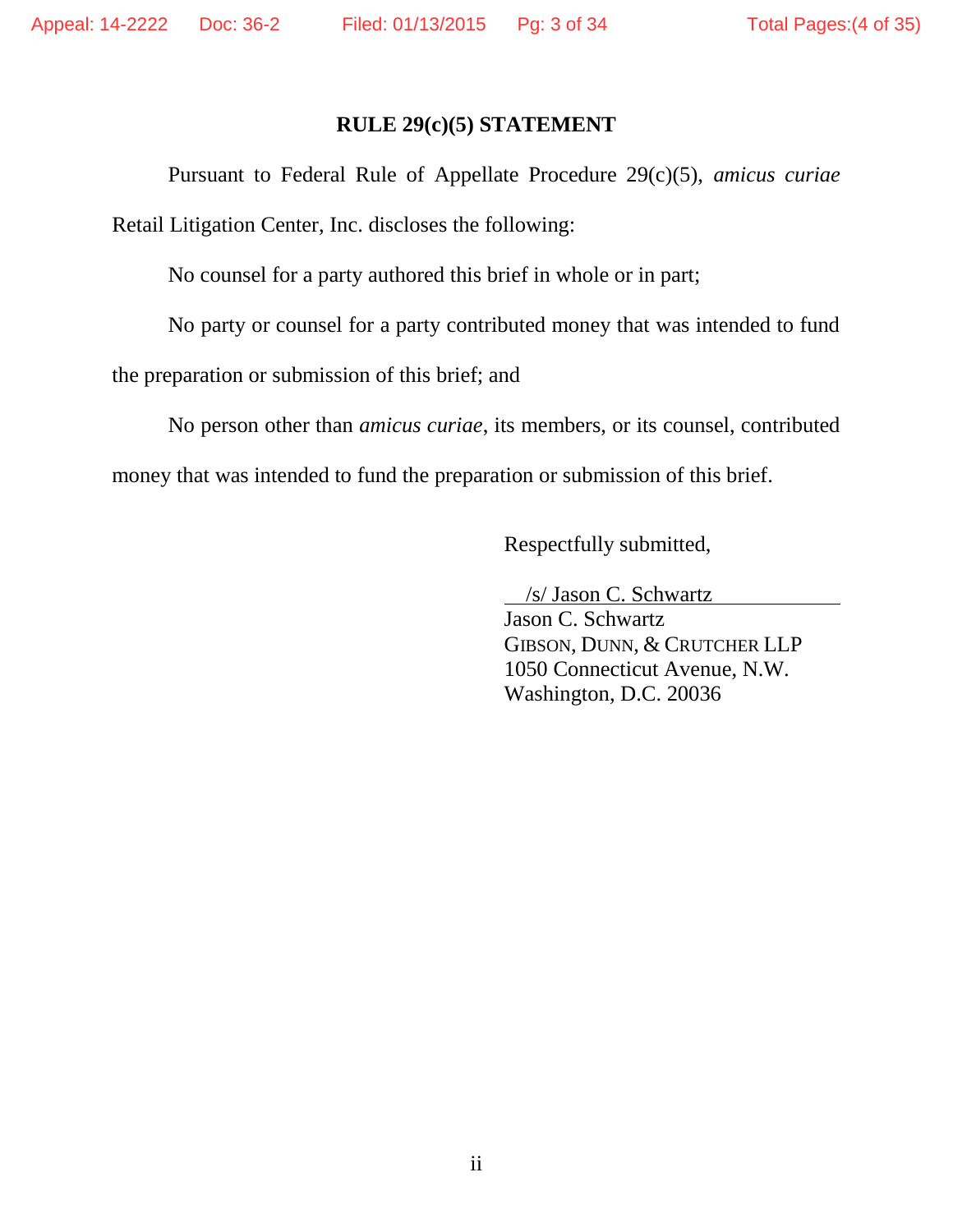# **TABLE OF CONTENTS**

# **Page**

| $\mathbf{I}$ . |                                                                                                                                 | <i>Specialty Healthcare—And The Board Decision Embracing Specialty</i><br><i>Healthcare</i> Here—Contravene Binding Circuit Precedent Interpreting |  |
|----------------|---------------------------------------------------------------------------------------------------------------------------------|----------------------------------------------------------------------------------------------------------------------------------------------------|--|
| II.            |                                                                                                                                 | The Board's Specialty Healthcare Standard Applied In This Case                                                                                     |  |
| Ш.             | Specialty Healthcare And Subsequent Board Decisions Arbitrarily<br>Overturned Decades Of Precedent, Causing Significant Harm To |                                                                                                                                                    |  |
|                | A.                                                                                                                              | Specialty Healthcare Was A Radical Departure From                                                                                                  |  |
|                | <b>B.</b>                                                                                                                       | The Board's Expansion Of Specialty Healthcare In Subsequent<br>Cases Will Wreak Havoc On Workplaces Across The Country14                           |  |
|                | $\mathcal{C}$ .                                                                                                                 | The Board Has Used Specialty Healthcare To Eviscerate The<br>Traditional "Wall-To-Wall" Presumption In The Retail Industry19                       |  |
|                |                                                                                                                                 | .25                                                                                                                                                |  |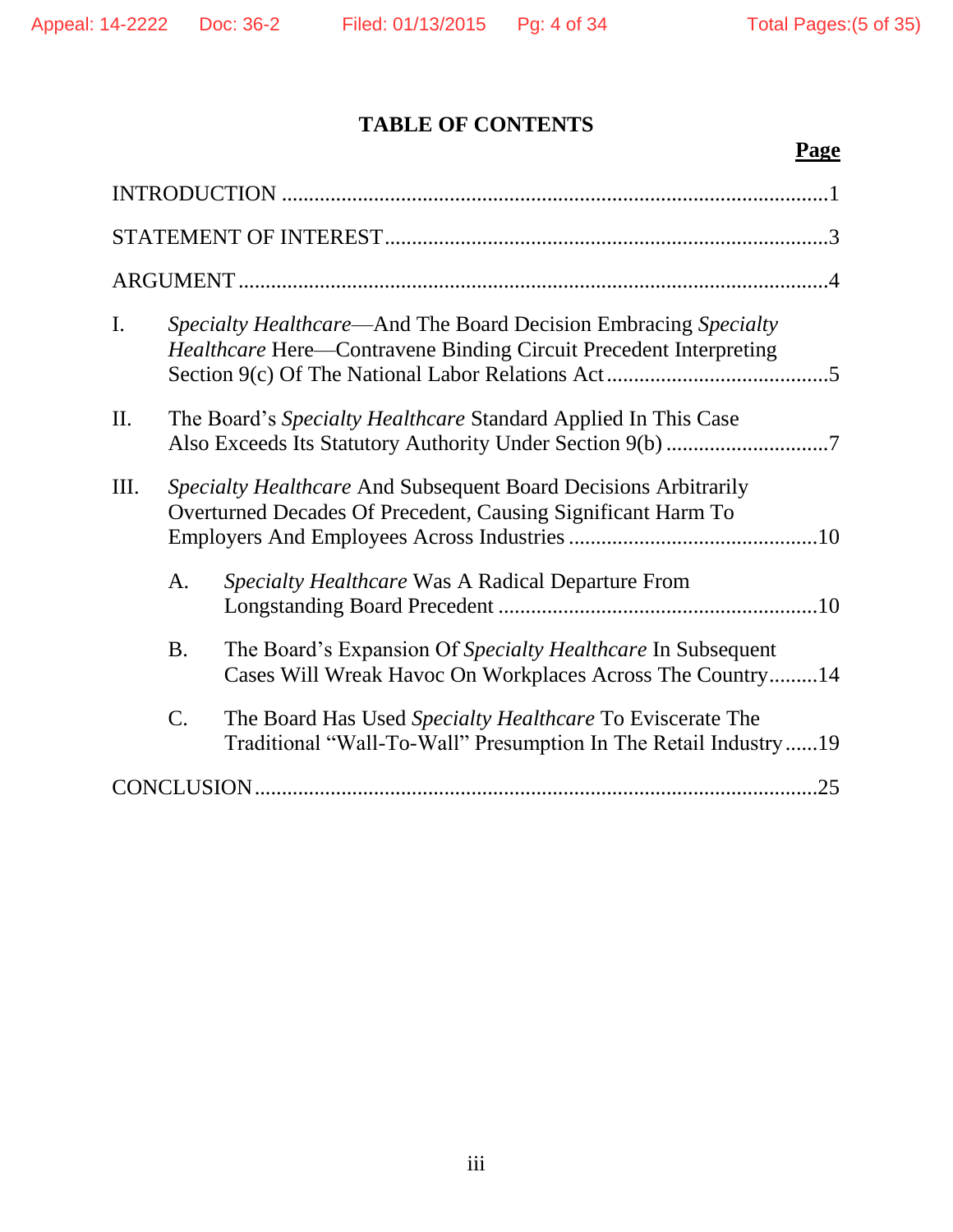# **TABLE OF AUTHORITIES**

# **Page(s)**

# **Cases**

| 1st Aviation Servs., Inc.,                    |
|-----------------------------------------------|
| Am. Hosp. Ass'n v. NLRB,                      |
| Am. Pine Lodge Nursing & Rehab. Ctr. v. NLRB, |
| Blue Man Vegas, LLC v. NLRB,                  |
| <b>Charrette Drafting Supplies Corp.,</b>     |
| Cont'l Web Press, Inc. v. NLRB,               |
| Copper River of Boiling Springs,              |
| DTG Operations, Inc.,                         |
| Guide Dogs for the Blind, Inc.,               |
| Haag Drug Co.,                                |
| Home Depot U.S.A., Inc.,                      |
| I. Magnin & Co.,                              |
| IL Harley Davidson,                           |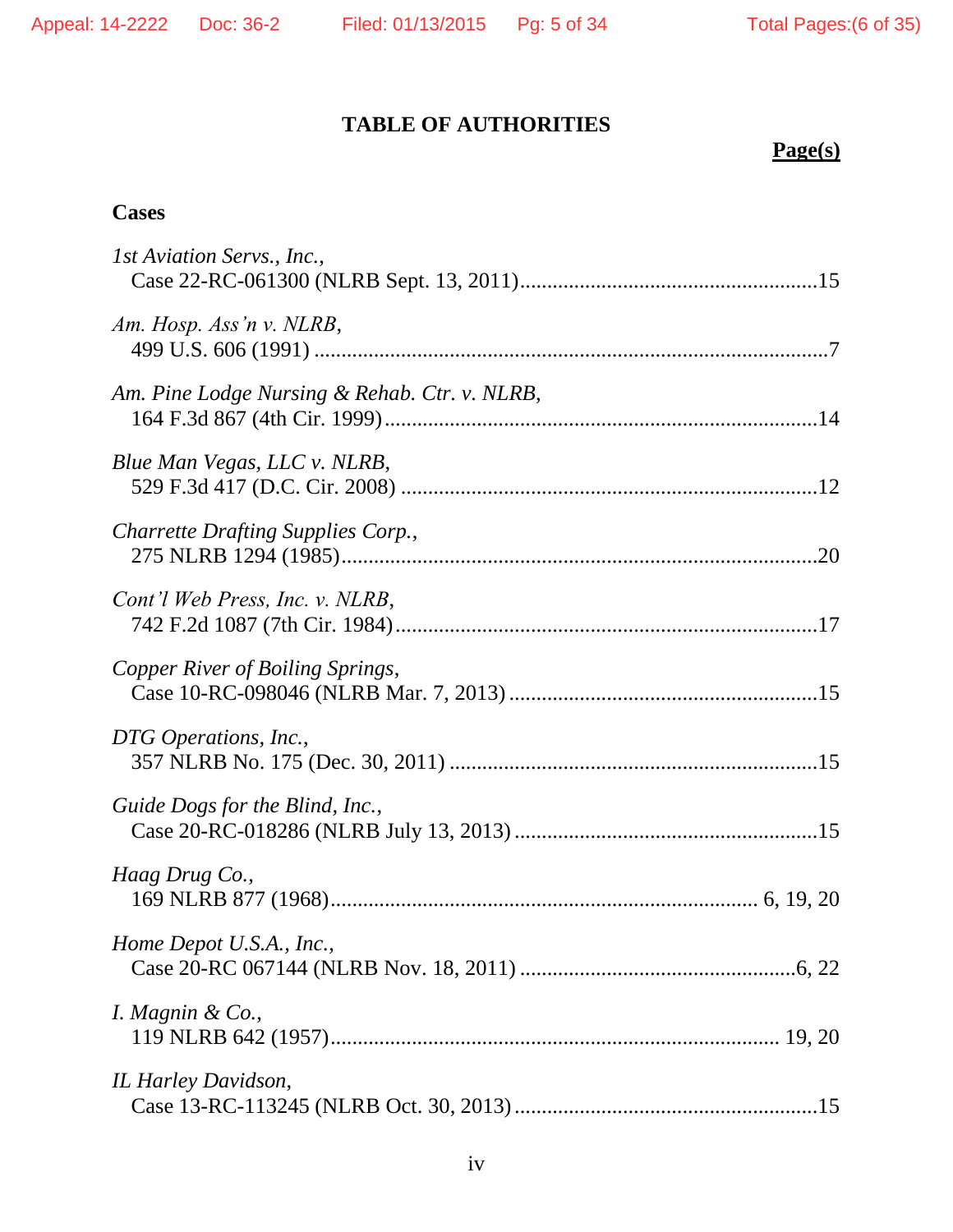| <i>Indianapolis Glove Co. v. NLRB,</i> |
|----------------------------------------|
| J.P. Stevens & Co. Inc. v. NLRB,       |
| Jewish Hosp. Ass'n,                    |
| Kushins & Papagallo,                   |
| Levitz Furniture Co.,                  |
| Lodgian, Inc.,                         |
| Lundy Packing Co.,                     |
| Macy's, Inc.,                          |
| Newton-Wellesly Hosp.,                 |
| NLRB v. Lundy Packing Co.,             |
| NLRB v. Meyer Label Co.,               |
| Northrop Grumman Shipbuilding, Inc.,   |
| Prevost Car U.S.,                      |
| Publix Super Mkts., Inc.,              |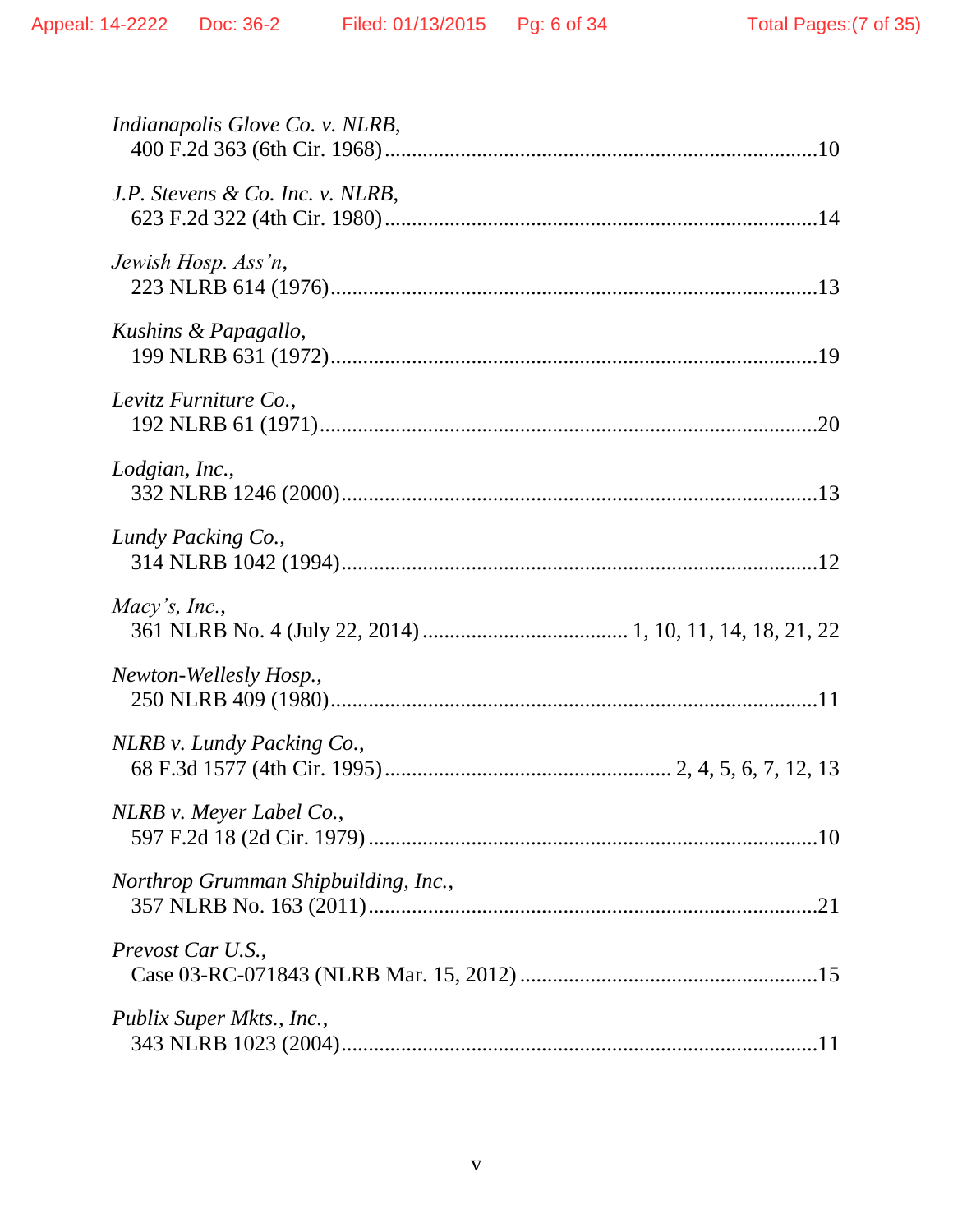| Seabord Marine, Ltd.,          |  |
|--------------------------------|--|
| The Neiman Marcus Group, Inc., |  |
| United Foods, Inc.,            |  |
| Wheeling Island Gaming,        |  |
| <b>Statutes</b>                |  |
|                                |  |
|                                |  |
|                                |  |

| Labor-Management Relations Act, 1947 (Taft-Hartley Act), ch. 120, sec. |  |
|------------------------------------------------------------------------|--|

# **Constitutional Provisions**

|--|--|--|--|--|--|

# **Other Authorities**

| H.R. Rep. No. 80-245, at 37 (1947), reprinted in 1 NLRB, Legislative                                                                         |  |
|----------------------------------------------------------------------------------------------------------------------------------------------|--|
| H.R. Rep. No. 80-510, at 47 (1947), reprinted in 1 NLRB, Legislative<br>History of the Labor Management Relations Act, 1947, at 551 (1948)10 |  |
| Hearing on S. 1598 Before the S. Comm. on Educ. & Labor, 74th Cong. 82                                                                       |  |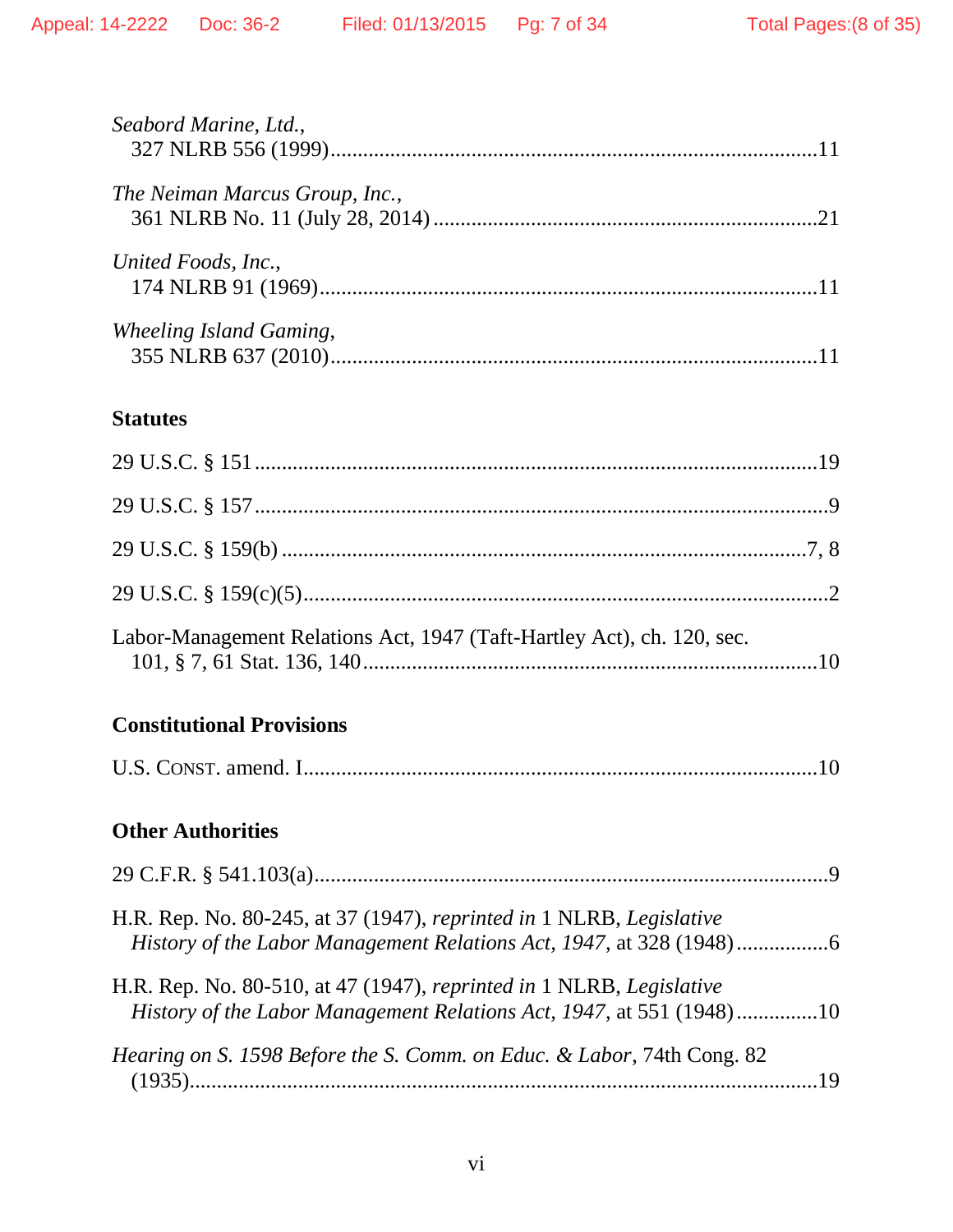#### **INTRODUCTION**

This case represents the National Labor Relations Board's latest attempt to apply its erroneous decision in *Specialty Healthcare and Rehabilitation Center of Mobile*, 357 NLRB No. 83 (Aug. 26, 2011), *enf'd sub nom. Kindred Nursing Centers East, LLC v. NLRB*, 727 F.3d 552 (6th Cir. 2013). ("*Specialty Healthcare*"). In that case, the Board eviscerated longstanding precedent for determining who votes in an initial union election, and created a novel standard that conflicts with the text of the statute, this Court's binding case law, and decades of Board decisions.

The Board's new "overwhelming community of interest" test, in which the Board effectively defers to the scope of the unit proposed by the union, is designed to facilitate a pro-union outcome—the union proposes only those gerrymandered units that it can win, and the test prevents the inclusion of other employee voters who should be in the unit. This case is a picture-perfect example of *Specialty Healthcare*'s pro-union effect: After multiple, unsuccessful attempts at organizing units at Dreyer's Bakersfield plant consisting of both maintenance and production employees, a union was able to hand-pick a unit of only maintenance employees who ultimately voted for unionization *See* A-159; A-161; A-163–164; *see also, e.g.*, *Macy's, Inc.*, 361 NLRB No. 4, at 6 (July 22, 2014) (union proposed—and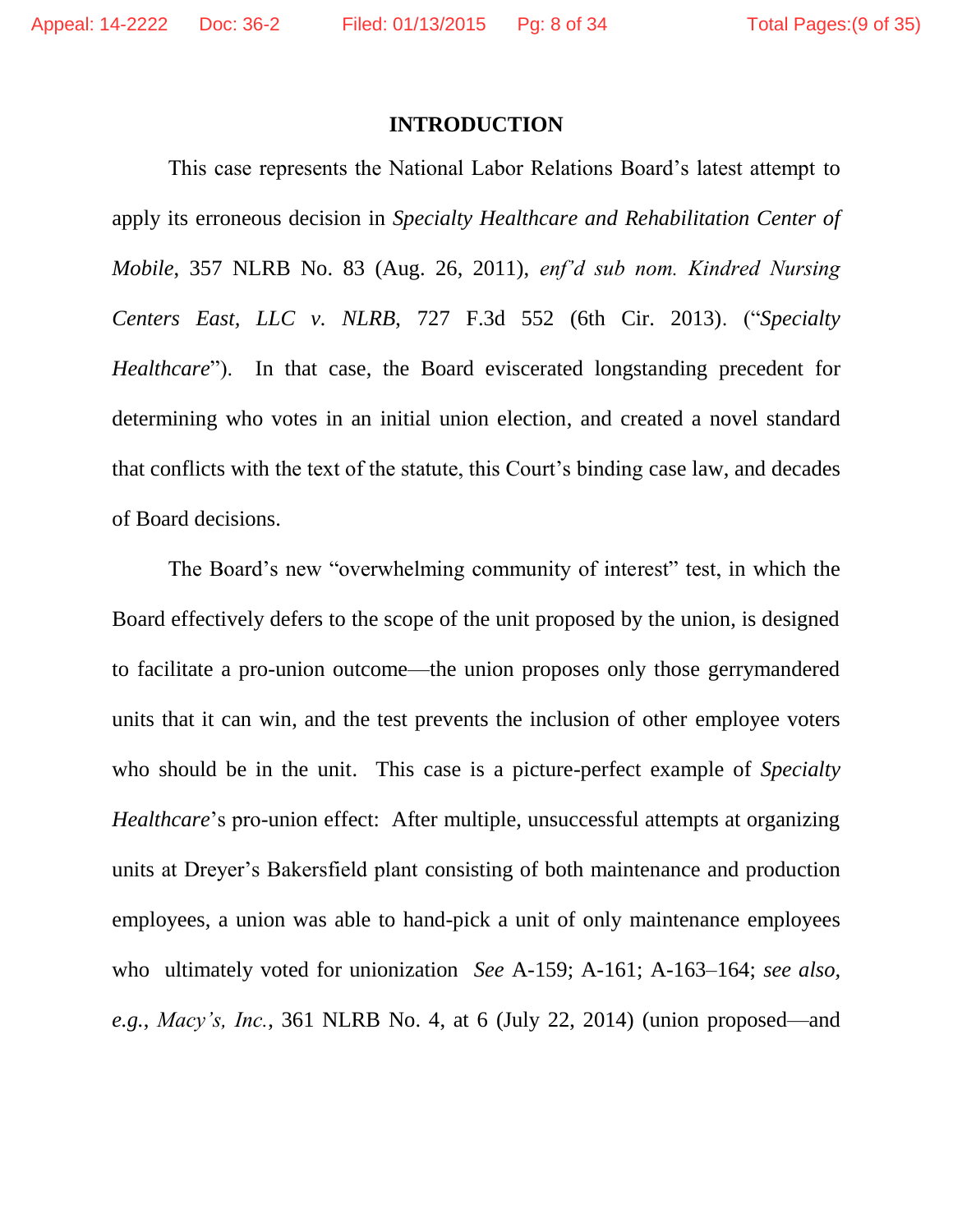Board approved—unit of only cosmetics and fragrance employees after the union lost a storewide election).

This is the second time that the Board's decision to depart from the statutory mandate in order to create such a union-friendly test has reached this Court; this Court correctly struck down the prior attempt. In *NLRB v. Lundy Packing Co.*, 68 F.3d 1577 (4th Cir. 1995), this Court held that an "overwhelming community of interest" standard like the one adopted by the Board in *Specialty Healthcare*  violates Section § 9(c)(5) of the National Labor Relations Act (the "Act"), which mandates that "the extent to which the employees have organized shall not be controlling" in making unit determinations. 29 U.S.C. § 159(c)(5).

The Board has run amok at imposing the unlawful "overwhelming community of interest" test—approving fractured unit after fractured unit, just like it did here. The Board approved a unit consisting of *only* maintenance employees, but left out production employees who work closely with the employees in the unit, enjoy identical benefits and similar wages, and are subject to the same terms and conditions of employment. This slice-and-dice approach to bargaining units disenfranchises employees, interferes with employer rights, and disrupts workplaces.

Nowhere has the agency's lawlessness been more harmful than in the retail industry. As a result of the Board's recent decision in *Macy's* to cast aside the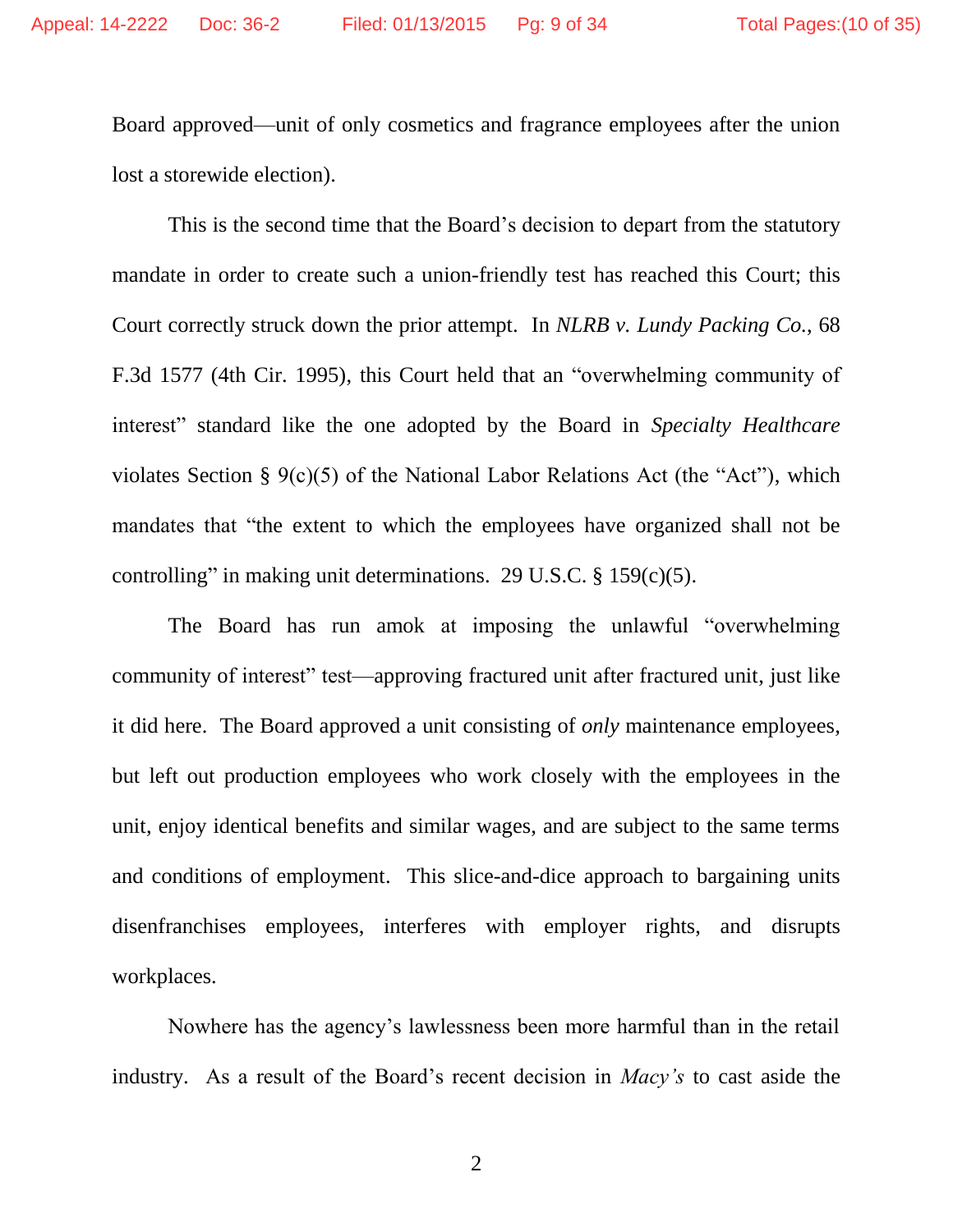Board's longstanding whole-store unit presumption for the retail industry—despite promising not to do so in its *Specialty Healthcare* decision—small, fractured bargaining units are proliferating, hamstringing retail operations and multiplying administrative costs. The Board's new test encourages a single store's workforce to be dissected into dozens of bargaining units—like the Dreyer's production facility here—reducing flexibility, hampering customer service, and limiting opportunities for employees who could be denied the chance for advancement or additional work because of arbitrary union line-drawing.

This case presents an opportunity for this Court to reaffirm its prior, wellestablished, and well-grounded approach to evaluating bargaining units and rein in the Board's *ultra vires* agency action. For these and other reasons, this Court should grant Dreyer's petition and deny enforcement of the Board's order.

#### **STATEMENT OF INTEREST**

The Retail Litigation Center, Inc. ("RLC") is a public policy organization that identifies and engages in legal proceedings that affect the retail industry. The RLC's members include many of the country's largest and most innovative retailers. The member entities whose interests the RLC represents employ millions of people throughout the United States, provide goods and services to tens of millions more, and account for tens of billions of dollars in annual sales. The RLC seeks to provide courts with retail-industry perspectives on important legal issues,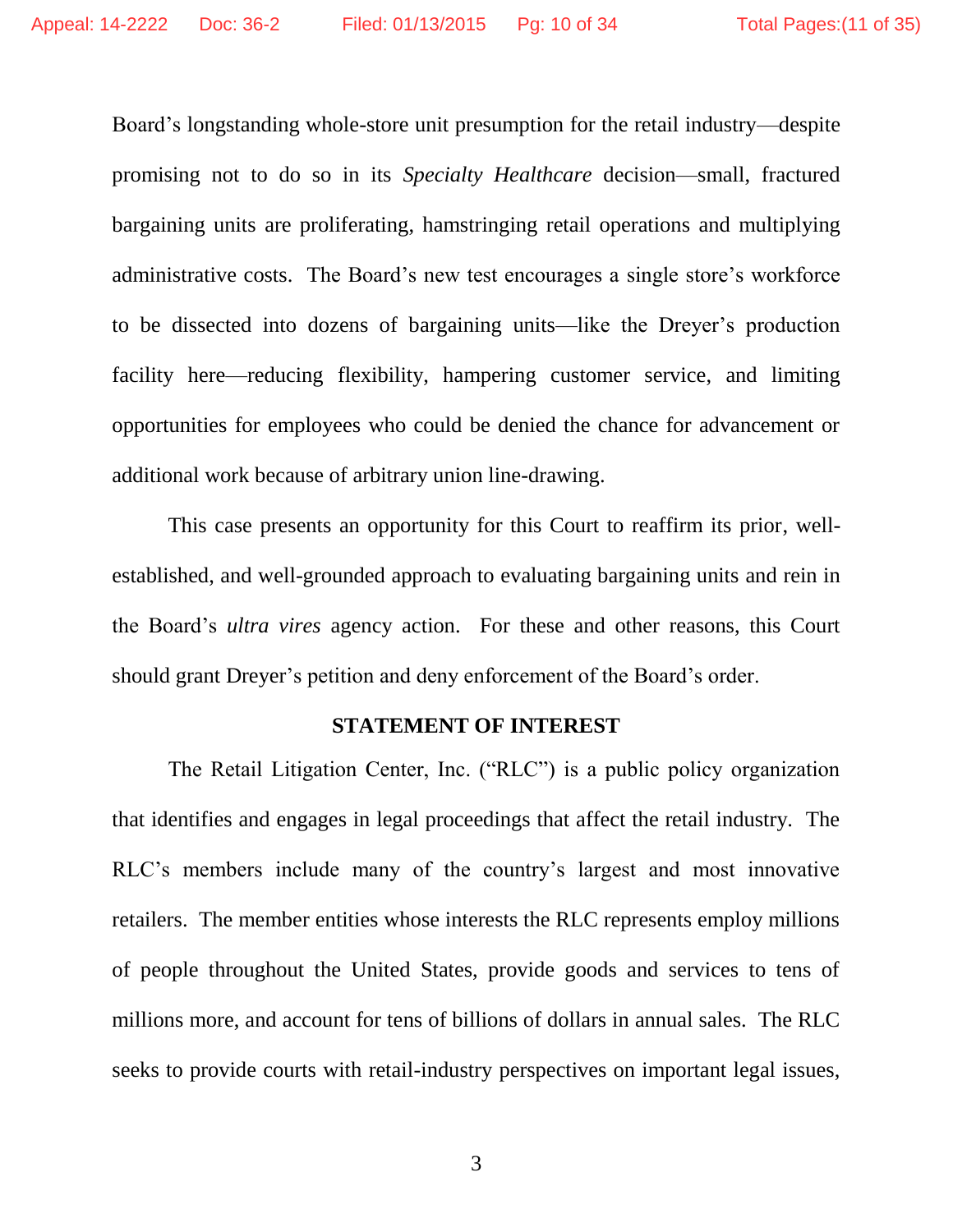and to highlight the potential industry-wide consequences of significant pending cases.

The RLC strongly disagrees with the National Labor Relations Board's newfound "overwhelming community of interest" approach to bargaining unit determinations, which adversely affects the RLC's members and their businesses, complicating labor relations, threatening to embroil customers and other members of the public in labor disputes, and increasing the delay and costs associated with the Board's current representation process. The unit determination standards used by the Board have a significant impact on the RLC's members because most, if not all, fall under the jurisdiction of the Act. *Amicus curiae* thus submits that it has a significant interest in the Board's activities in this area that justifies participation in this case. The parties to this case have consented to the RLC's participation as *amicus curiae*.

#### **ARGUMENT**

As this Court held in *Lundy Packing*, an "overwhelming community of interest" test for bargaining unit determinations is contrary to the National Labor Relations Act. 68 F.3d at 1581–82. Yet the Board recently abandoned decades of Board precedent and adopted that very same standard in *Specialty Healthcare*, and has steadily applied the standard to other industries and employers, as it did here. This standard violates several provisions of the Act, causes substantial harm to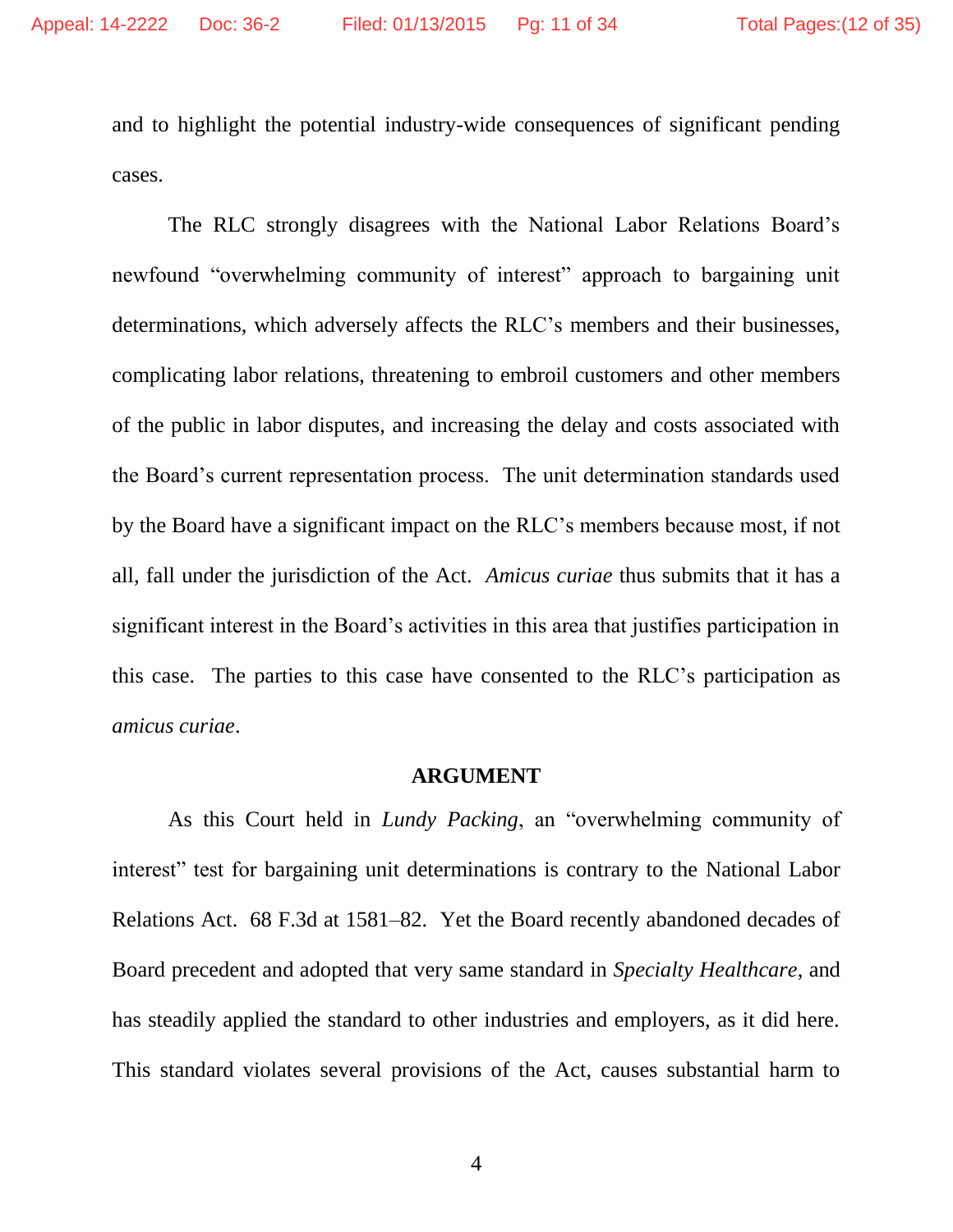employers—particularly those in the retail industry—and should be rejected by this Court.

## **I.** *Specialty Healthcare—***And The Board Decision Embracing** *Specialty Healthcare* **Here—Contravene Binding Circuit Precedent Interpreting Section 9(c) Of The National Labor Relations Act**

As this Court held in *Lundy Packing*, an "overwhelming community of interest standard" conflicts with the mandate of Section 9(c)(5) of the NLRA. The Court specifically held that, "[i]n determining whether a unit is appropriate . . . the extent to which the employees have organized shall not be controlling." 68 F.3d at 1581–82. In light of this binding precedent, the Board's decision below—and its decision in *Specialty Healthcare*—must be rejected.

In *Lundy Packing*, just as in this case, the Board applied an "overwhelming community of interest" standard in approving a fractured unit consisting of only a subset of an employer's workers. *Id*. at 1579–82. This Court, however, held that this new standard—which eschewed the traditional principles used in making unit determinations—violated Section 9(c)(5): "By presuming the union-proposed unit proper unless there is an overwhelming community of interest with excluded employees, the Board effectively accorded controlling weight to the extent of union organization. This is because the union will propose the unit it has organized." *Id*. at 1581 (internal quotation marks and citations omitted). The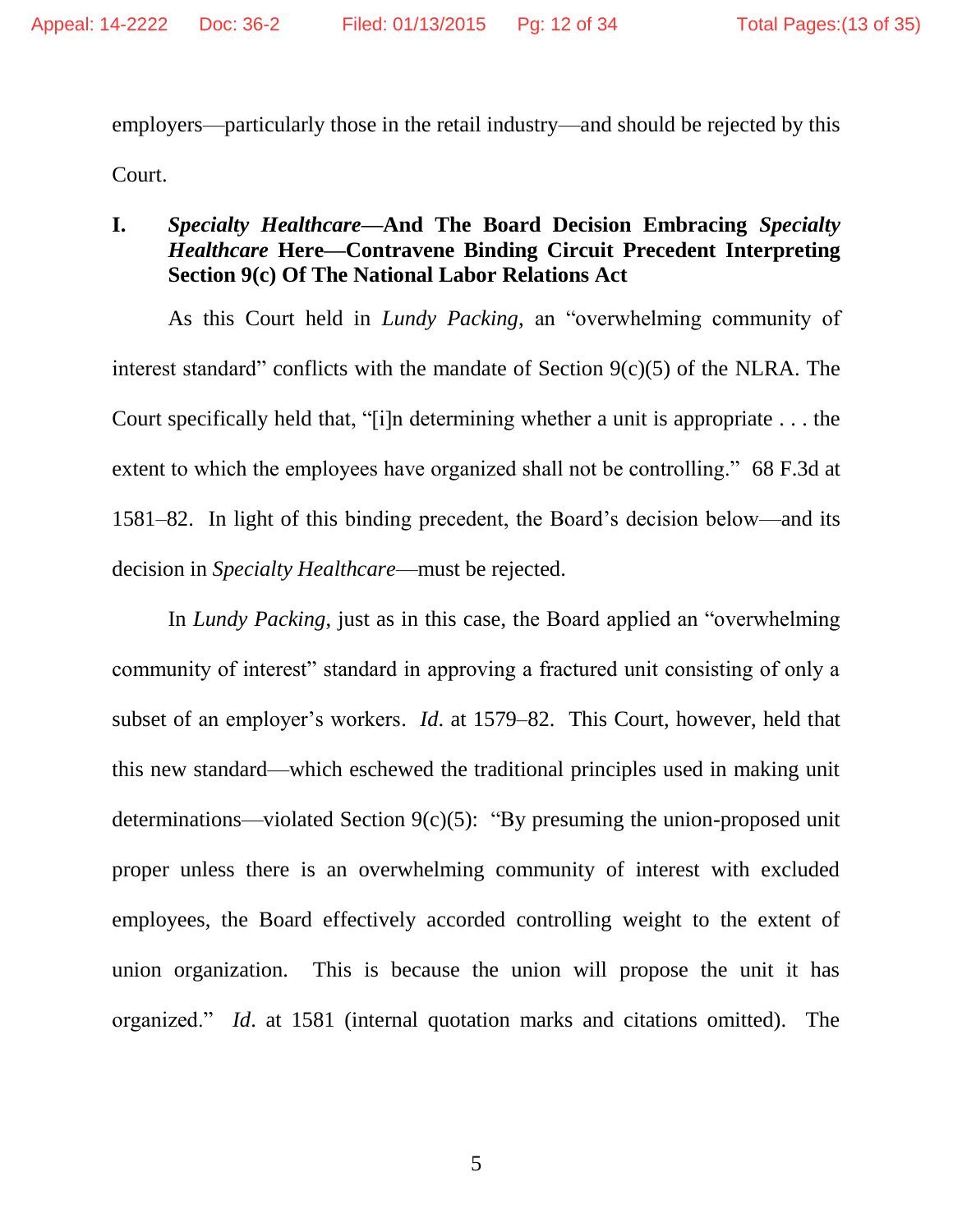"overwhelming community of interest" standard, this Court concluded, is a

"classic § 9(c)(5) violation." *Id*.

This Court's reasoning in *Lundy Packing* is consistent with the intent of

Congress in enacting Section 9(c)(5). That provision, Congress explained,

strikes at a practice of the Board by which it has set up units appropriate for bargaining whatever group or groups the petitioning union has organized at the time. Sometimes, but not always, the Board pretends to find reasons other than the extent to which employees have organized as ground for holding such units to be appropriate . . . While the Board may take into consideration the extent to which employees have organized, *this evidence should have little weight*, and . . . is not to be controlling.

H.R. Rep. No. 80-245, at 37 (1947), *reprinted in* 1 NLRB, *Legislative History of* 

*the Labor Management Relations Act, 1947*, at 328 (1948) (emphasis added). In

short, Section  $9(c)(5)$  is intended to prevent artificial units of the sort at issue in this case and others like it. It prevents the Board from approving a proposed unit that lacks significance within the employer's organization, and that makes sense only as a division of employees likely to vote in favor of union organization. The Board, instead of deferring to the unit proposed by the union, must authorize the unit that is "appropriate" in the context of the employer's organization. In the retail industry, for example, that appropriate unit will usually be the employer's entire store. *See, e.g., Haag Drug Co.*, 169 NLRB 877, 877 (1968); *Home Depot U.S.A., Inc.*, Case 20-RC 067144 (NLRB Nov. 18, 2011); *see also infra* Part III-C.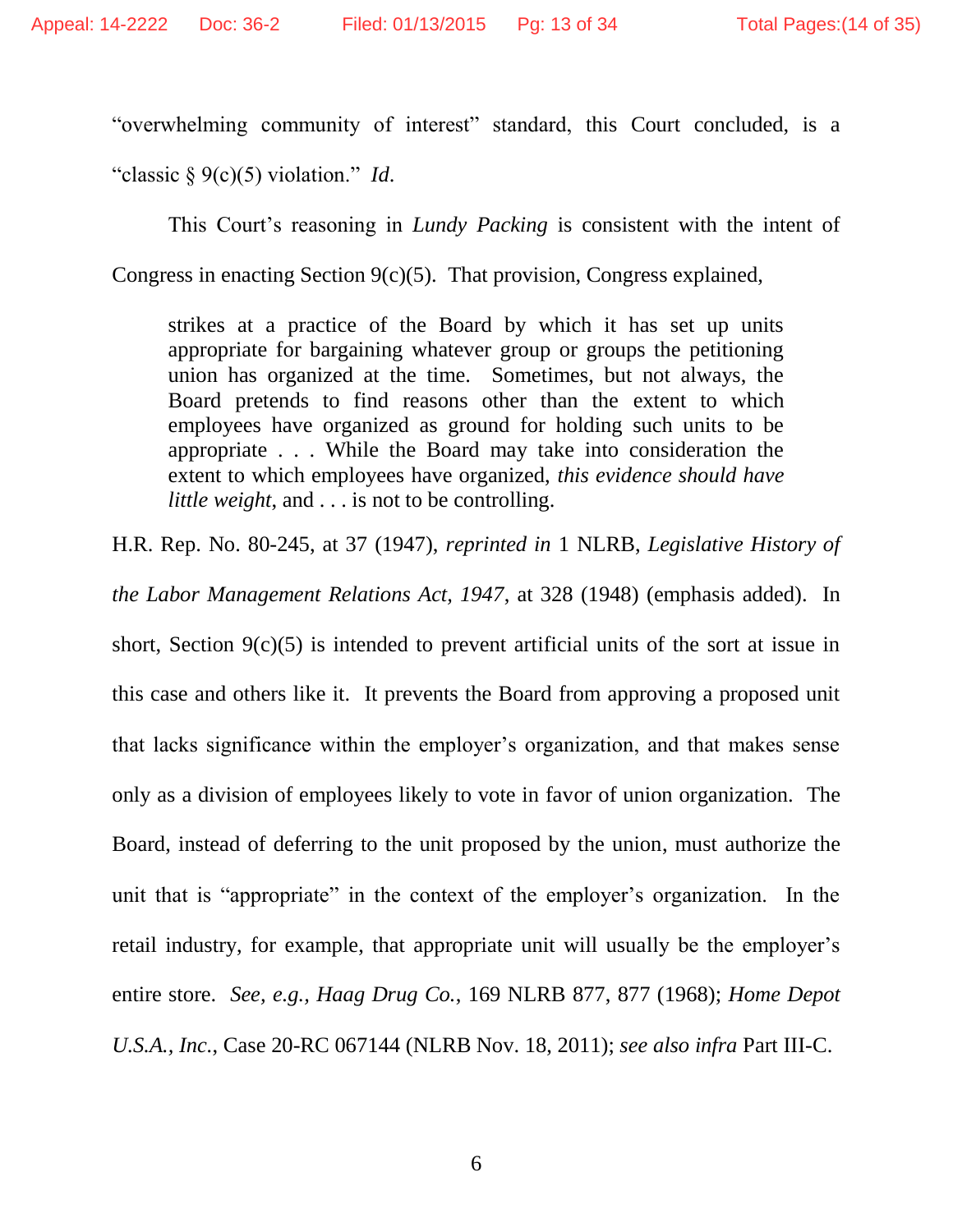Because the decision below follows the lead of *Specialty Healthcare* and approves an arbitrary unit proposed by the union, the Board has not "operate[d] within statutory parameters," *Lundy Packing*, 68 F.3d at 1580, and therefore, this Court should reject the Board's decision and grant Dreyer's petition for that reason alone.

## **II. The Board's** *Specialty Healthcare* **Standard Applied In This Case Also Exceeds Its Statutory Authority Under Section 9(b)**

The *Specialty Healthcare* standard, applied by the Board in this case, also cannot be squared with Section 9(b) of the Act, which mandates that the Board "decide in each case whether, in order to assure to employees the fullest freedom in exercising the rights guaranteed by this subchapter, the unit appropriate for the purposes of collective bargaining shall be the employer unit, craft unit, plant unit, or subdivision thereof." 29 U.S.C. § 159(b). That is true for several reasons.

First, *Specialty Healthcare* contradicts the Act's mandate that "*the Board"* (not a union petitioning for a unit) select "the unit appropriate for the purposes of collective bargaining." 29 U.S.C. § 159(b) (emphasis added). Congress specifically chose the Board to resolve disagreements about the appropriateness of a unit, instead of "leav[ing] the decision up to employees or employers alone." *Am. Hosp. Ass'n v. NLRB*, 499 U.S. 606, 611 (1991).The overwhelming community of interest standard, however, effectively grants employees who favor organization—or unions—unfettered discretion to organize any portion of the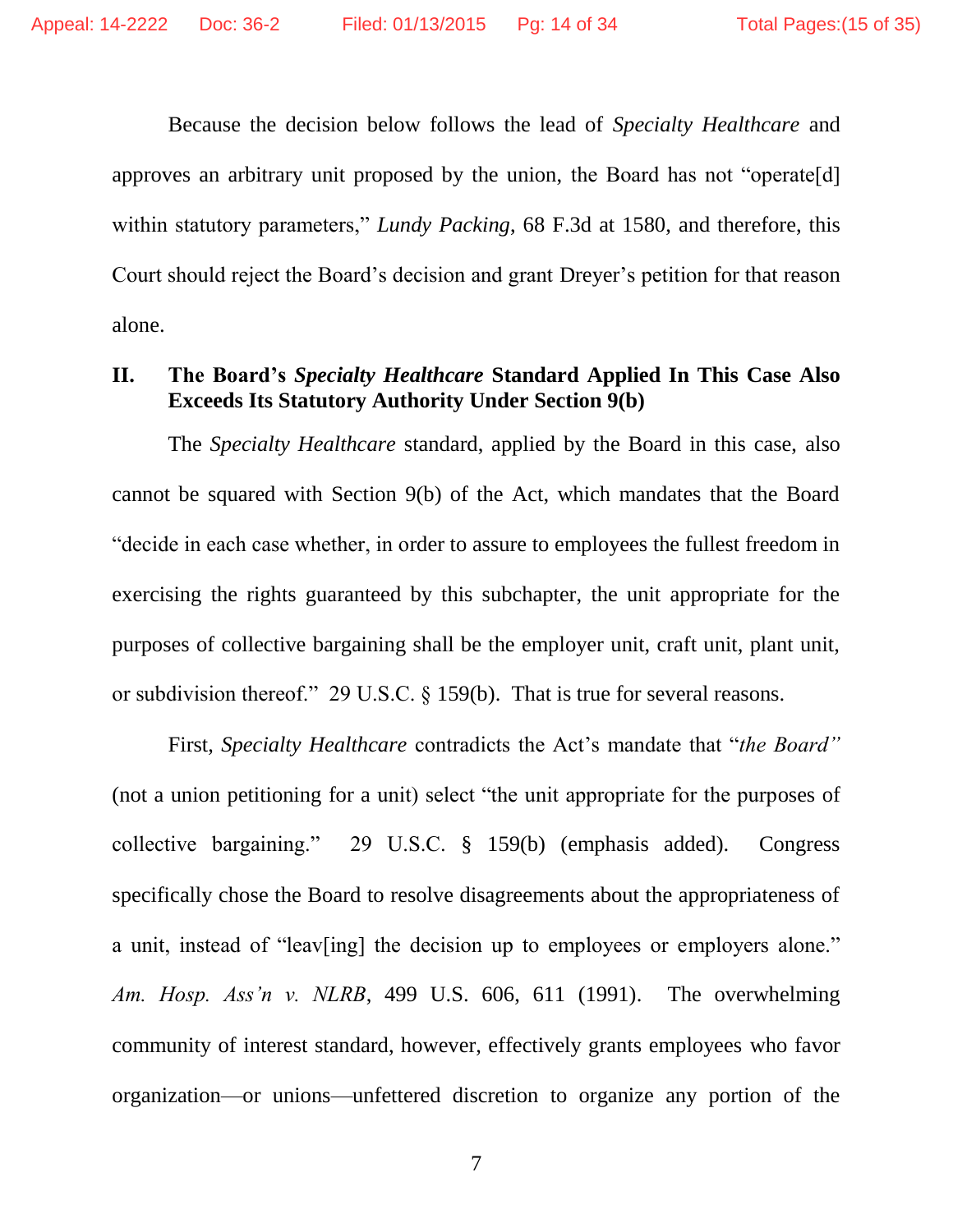employer's workforce, in direct contravention of the statutory mandates. As long as the proposed unit of employees shares some minimal set of common characteristics, it will be approved unless the employer can show an "almost complete" overlap between employees within the unit and the rest of the appropriate workforce unit or facility. *Specialty Healthcare*, 357 NLRB No. 83, at 11. An approach to selecting "*the*" appropriate unit for collective bargaining that results in the approval of almost any selection of employees proposed by a union cannot be squared with the language of the statute: By requiring the Board to identify "*the*" appropriate unit, Congress intended that some proposed units should be deemed *inappropriate*.

Second, the *Specialty Healthcare* standard is inconsistent with the statutory requirement that the unit approved by the Board constitute a "craft, employer, or plant unit, or some subdivision thereof." 29 U.S.C. § 159(b). Self-selected units of employees—such as sales employees responsible for selling different products, *see, e.g., Macy's Inc.*, 361 NLRB No. 4—do not necessarily share a "craft"; they do not constitute the entire workforce of the employer; and they do not constitute the entire workforce of the plant (or store). *See* 29 U.S.C. § 159(b); *see also Specialty Healthcare*, 357 NLRB No. 83, at 7 nn.16, 17. Nor can such gerrymandered units be justified as "subdivisions" of such an organizational unit. The term "subdivision" is a term of art, also used, for example, in the Secretary of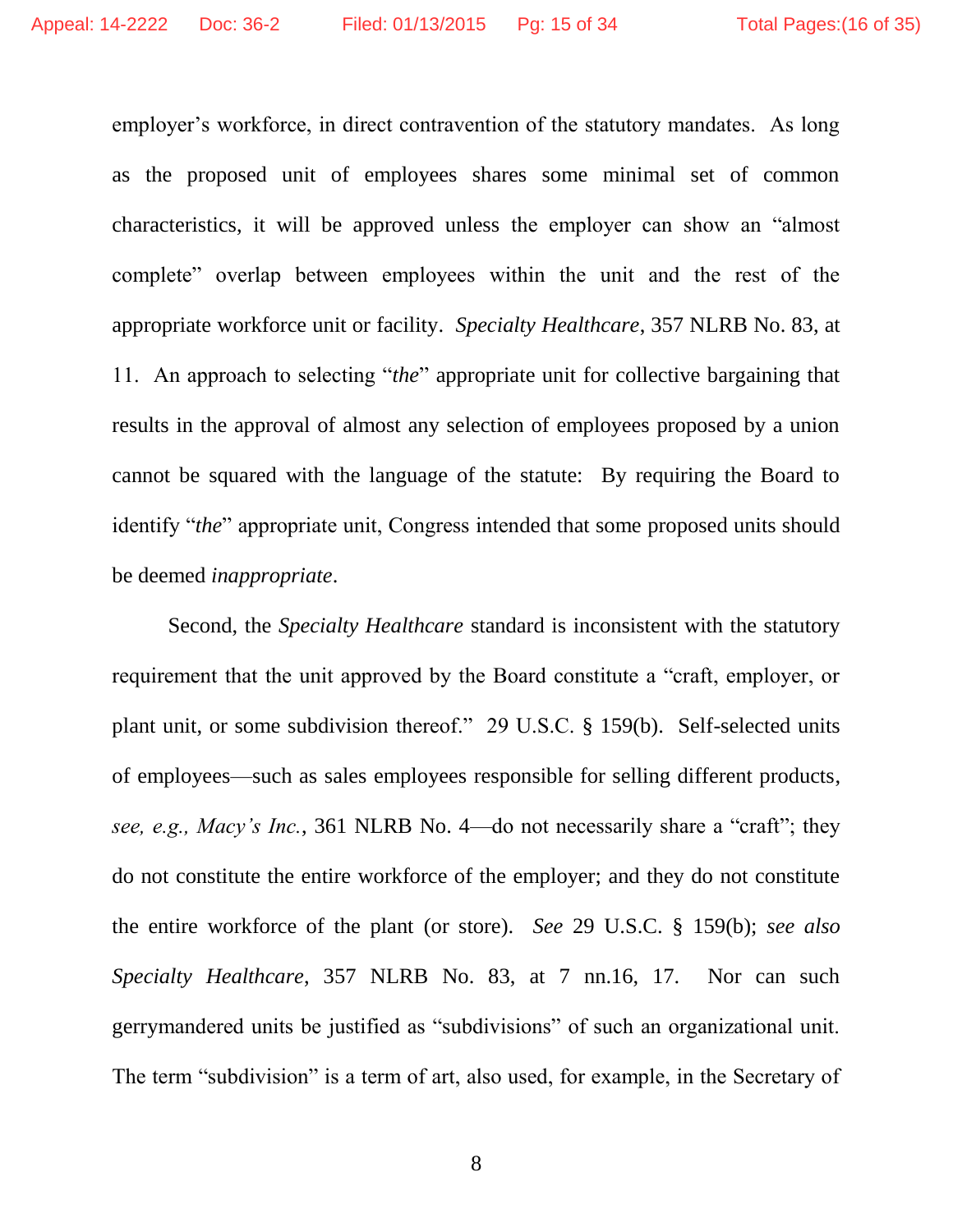Labor's wage and hour regulations, and refers to a group of employees with "a permanent status and continuing function"—not "a mere collection of employees." 29 C.F.R. § 541.103(a). That term cannot be used to refer to cobbled-together groups of employees united only by the fact that they wish to organize together.

Third, the *Specialty Healthcare* test defies the statutory mandate that the Board assure the "fullest freedom," 29 U.S.C. § 159(b), in the exercise of *all* rights guaranteed by the Act, including the right to refrain from supporting a union, *id.* § 157. *See Specialty Healthcare*, 357 NLRB No. 83, at 8 ("right to selforganization" is the "first *and central* right set forth in Section 7 of the Act") (emphasis added). The Board's approach to the right to organize in *Specialty Healthcare* places the right to organize ahead of the right to *refrain* from organizing and thus undermines the policy decision made by Congress to accord the right to refrain *equal* status—not second-class treatment. *See* Labor-Management Relations Act, 1947 (Taft-Hartley Act), ch. 120, sec. 101, § 7, 61 Stat. 136, 140; *see also* H.R. Rep. No. 80-510, at 47 (1947), *reprinted in* 1 NLRB, *Legislative History of the Labor Management Relations Act, 1947*, at 551 (1948) (Congress's amendment of the Act in 1947 "emphasized that one of the principal purposes of the [Act] is to give employees full freedom to choose *or not to choose* representatives for collective bargaining") (emphasis added). Indeed, the freedom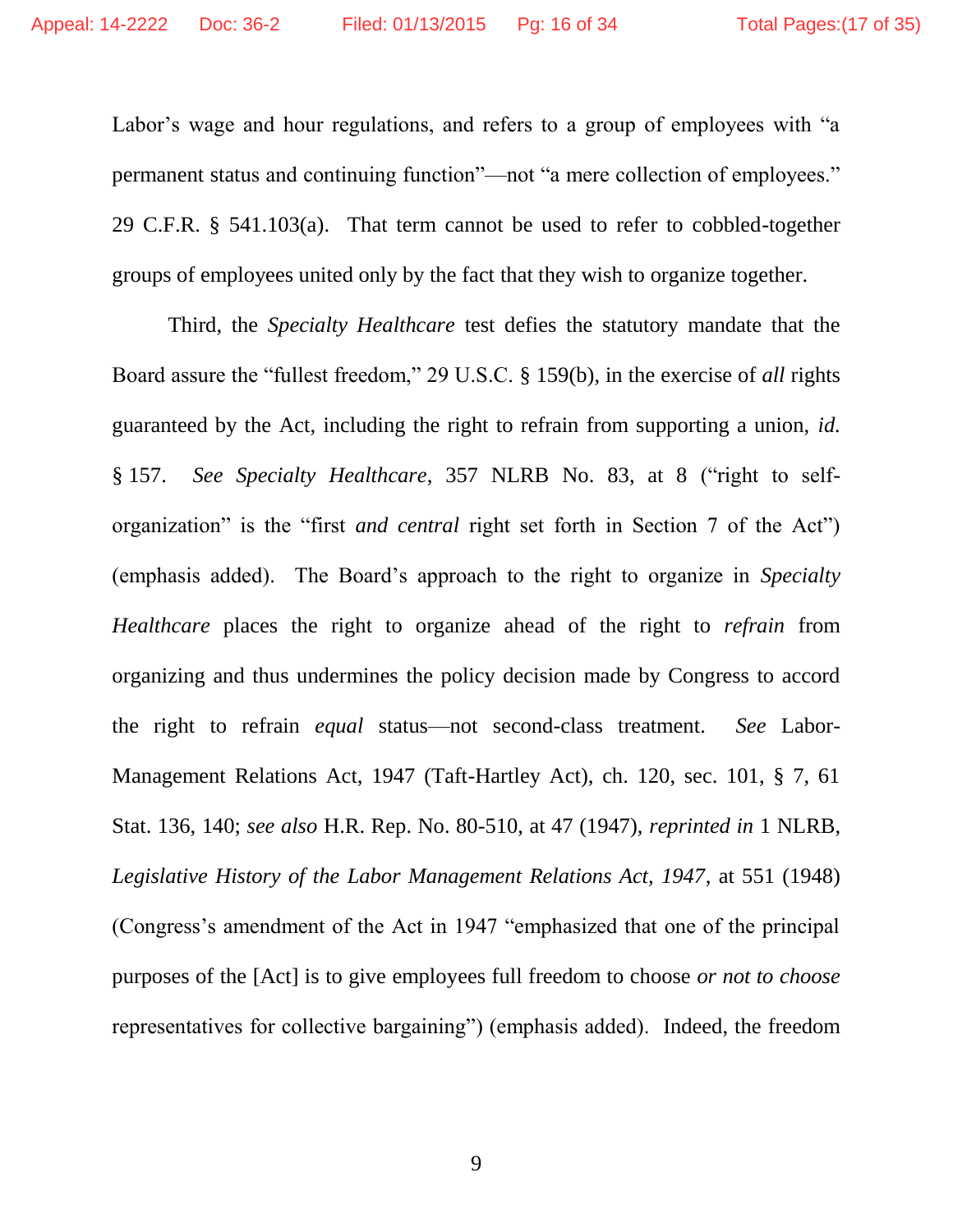to associate, or not, is one of the core freedoms of our nation. *See* U.S. CONST. amend. I.

The Board's *Specialty Healthcare* approach also ignores the very same "central" organizational right the decision claims to secure, as employees who are excluded from a petitioned-for unit based on a narrow unit determination test will be disenfranchised even if they share a community of interest with the narrower unit—merely based on a union's practical perspective on the difficulty of organizing a broader unit. *See Indianapolis Glove Co. v. NLRB*, 400 F.2d 363, 368 (6th Cir. 1968); *see also NLRB v. Meyer Label Co.*, 597 F.2d 18, 22 (2d Cir. 1979) (expressing concern that employees excluded from a unit "might be adversely affected because they might have their conditions set by a union which does not represent them"). "All statutory employees," however, "have Section 7 rights, whether or not they are initially included in the petitioned-for-unit," and *Specialty Healthcare*'s deference to units hand-picked by the union infringes these rights. *Macy's*, 361 NLRB No. 4, at 32 (Member Miscimarra, dissenting).

## **III.** *Specialty Healthcare* **And Subsequent Board Decisions Arbitrarily Overturned Decades Of Precedent, Causing Significant Harm To Employers And Employees Across Industries**

### **A.** *Specialty Healthcare* **Was A Radical Departure From Longstanding Board Precedent**

The overwhelming community of interest test adopted by the Board in *Specialty Healthcare* to determine the appropriate composition of an initial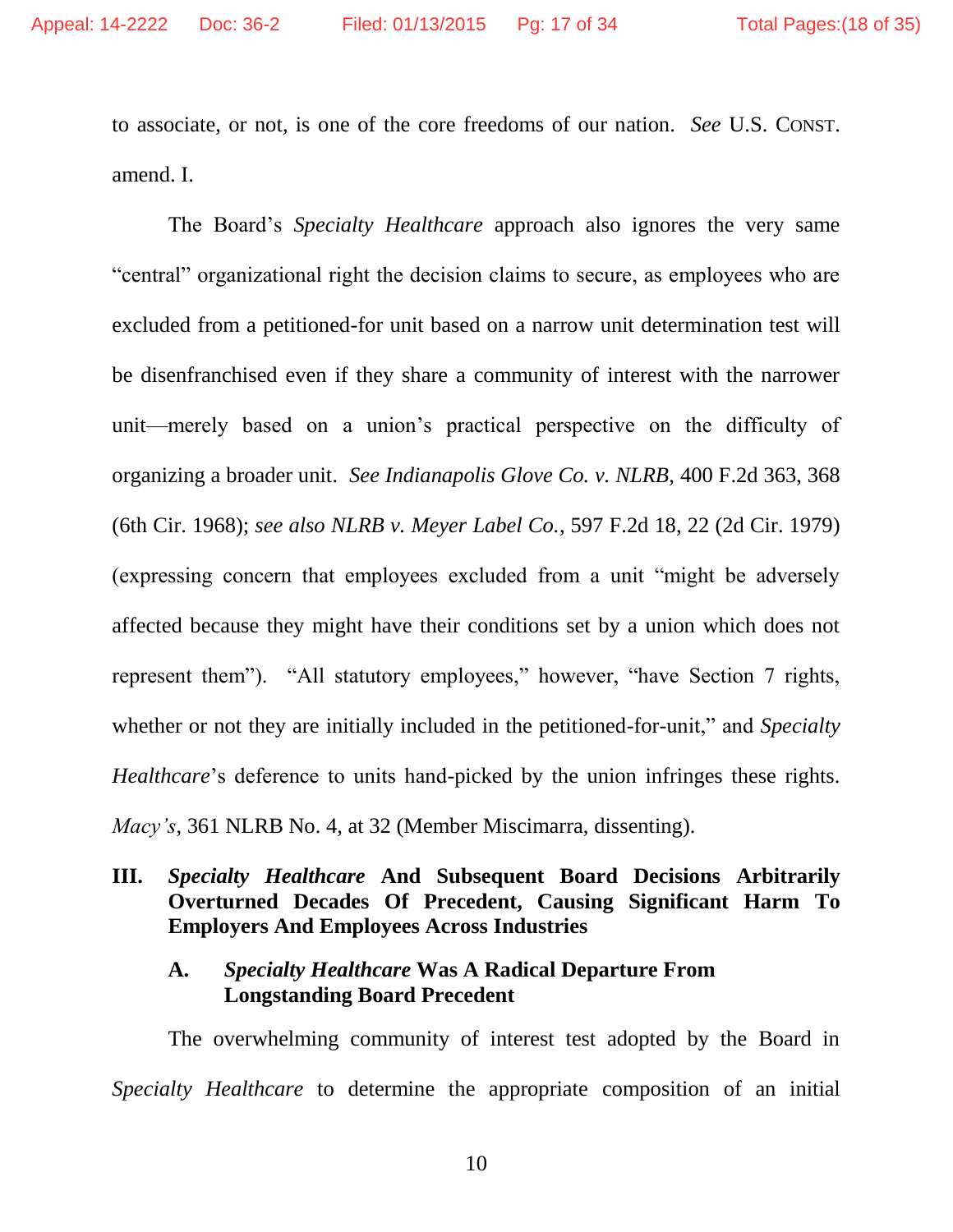bargaining unit also constitutes a radical, unreasoned departure from decades of the Board's own precedent. Prior to *Specialty Healthcare*, in assessing the appropriateness of a unit, the Board applied a community of interest test in which it looked to "whether the interests of the group sought are sufficiently distinct from those of other employees to warrant the establishment of a separate unit." *Newton-Wellesly Hosp.*, 250 NLRB 409, 411 (1980). Grounded in the statutory mandates of Section 9, *see supra* Part I and II, the "Board's [pre-*Specialty Healthcare*] inquiry into the issue of appropriate units . . . never addresse[d], solely and in isolation, the question whether the employees in the unit sought have interests in common with one another."  $Id$ <sup>1</sup>. The Board instead properly focused "on a careful examination of what interests are shared *within* and *outside the proposed unit*." *Macy's Inc.*, 361 NLRB No. 4, at 31 (July 22, 2014) (Member Miscimarra, dissenting) (citing *Wheeling Island Gaming*, 355 NLRB 637, 641–42 (2010)).

The Board in *Specialty Healthcare*, however, flipped on its head that longstanding, sensible community of interest test, which was well-grounded in the statutory mandate. Under *Specialty Healthcare*, a petitioned-for-unit of employees who share a community of interest is deemed to be an appropriate bargaining unit

 $\overline{a}$ 

<sup>&</sup>lt;sup>1</sup> The Board has applied and reaffirmed this standard over the course of several decades. *See, e.g.*, *Publix Super Mkts., Inc.*, 343 NLRB 1023, 1024 (2004); *Seabord Marine, Ltd.*, 327 NLRB 556, 556 (1999); *United Foods, Inc.*, 174 NLRB 91, 91 (1969).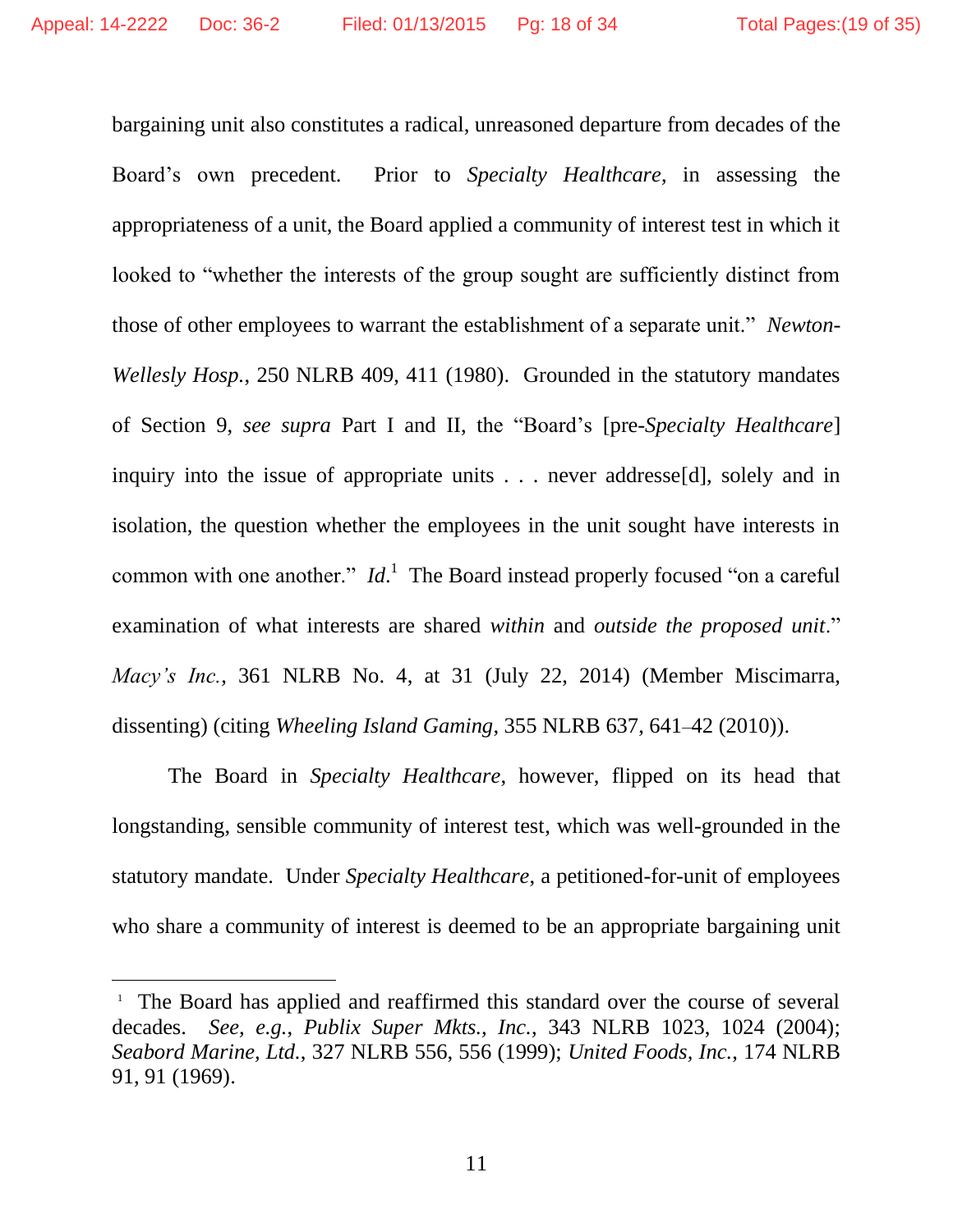*unless* the employer demonstrates that employees in a larger unit "share an overwhelming community of interest with those in the petitioned-for-unit." 357 NLRB No. 83, at 13. Even if a larger unit would be "more appropriate," it will be rejected unless the employer can meet this demanding standard. *Id*.

The only decision prior to *Specialty Healthcare* of which *amicus* is aware in which the Board purported to apply an "overwhelming community of interest" standard to an initial unit determination was in *Lundy Packing Co.*, 314 NLRB 1042 (1994). As noted above, this Court overturned that prior decision as inconsistent with Section 9(c)(5) of the NLRA. *Lundy Packing*, 68 F.3d at 1581; *see also supra* Part I. In *Specialty Healthcare*, the Board adopted virtually the same standard that was overturned by this Court. The result is that employees with similar interests are prevented from voting on whether to unionize and, if so, how to collectively bargain.

As support for its overwhelming community of interest standard, the Board in *Specialty Healthcare* relied on *Blue Man Vegas, LLC v. NLRB*, 529 F.3d 417 (D.C. Cir. 2008). The D.C. Circuit, however, impermissibly borrowed the standard it used in *Blue Man Vegas* from accretion cases, in which employers seek to add new employees into a preexisting unit without an election—for example, employees from a newly-acquired department store. *See id.* at 422. In accretion cases, the right to vote is paramount, and employees can *only* be disenfranchised if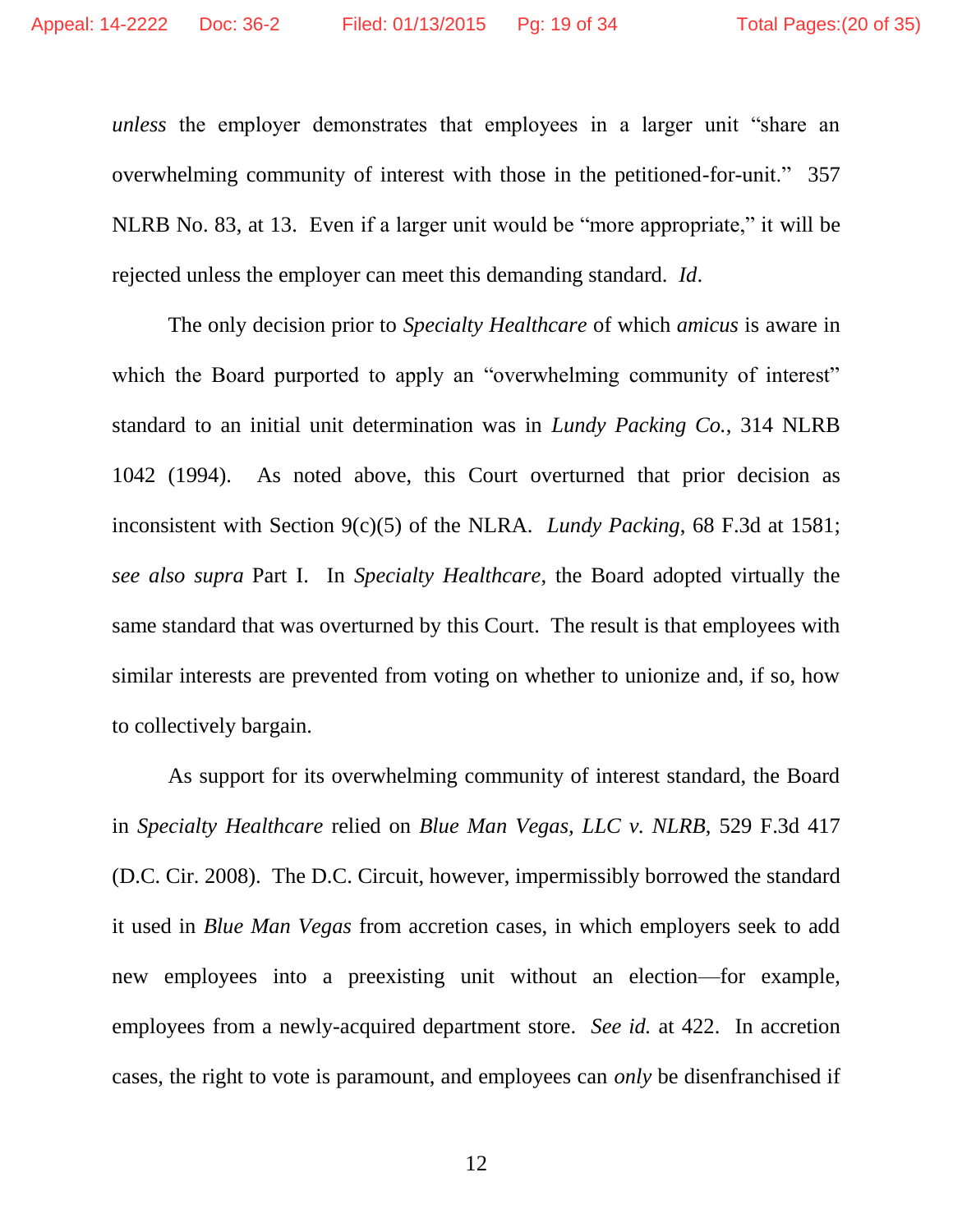$\overline{a}$ 

they share an overwhelming community of interest with an already-established union. In contrast, in the case at hand and similar cases being decided under *Specialty Healthcare*, employees excluded from a fractured unit are presumed to be disenfranchised *unless* an overwhelming community of interest can be shown. In other words, in accretion cases, employees are disenfranchised if they *are* included in the bargaining unit without getting to vote; but in certification cases, like the one at hand, employees are disenfranchised if they *are not* included in the bargaining unit because they do not get to vote. *Blue Man Group* thus provides scant support for the Board's application of the overwhelming community of interest test in the certification context.<sup>2</sup>

The Board's unreasoned departure from its own longstanding precedent alone warrants rejection of the Board's decisions adopting and applying the *Specialty Healthcare* standard. *See Lundy Packing*, 68 F.3d at 1583 ("While the Board may choose to depart from established policy, it must explicitly announce the change and its reasons for the change."); *see also J.P. Stevens & Co. Inc. v.* 

<sup>2</sup> The only Board decisions cited in *Blue Man Vegas* from the initial representation context are plainly inapposite. *See Jewish Hosp. Ass'n*, 223 NLRB 614, 617 (1976) (describing *employer's characterization* of two groups of employees as sharing an "overwhelming community of interest"); *Lodgian, Inc.*, 332 NLRB 1246, 1255 (2000) (applying traditional community-of-interest analysis to include concierges in unit of hotel employees, while noting that shared interests in that case were "overwhelming").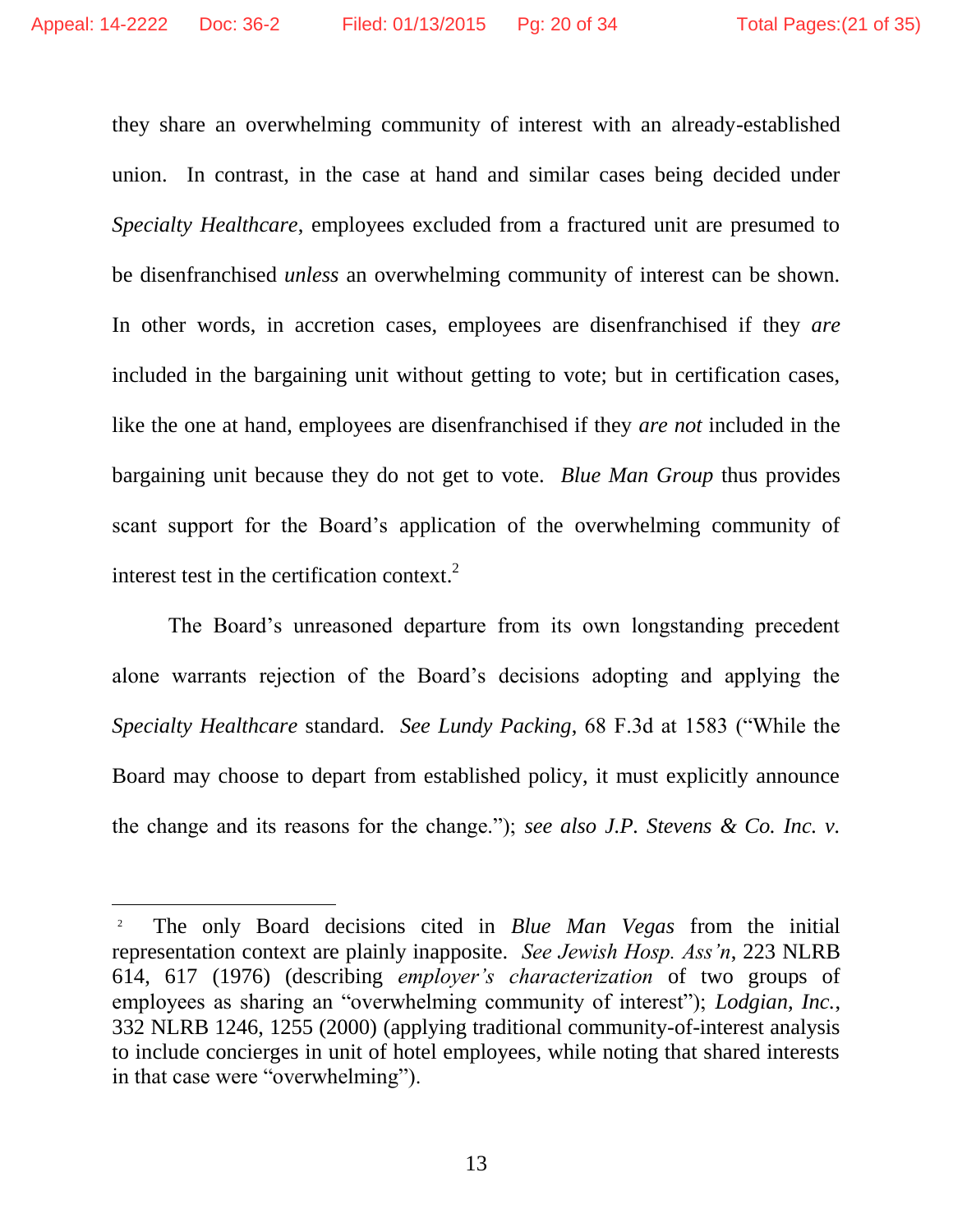*NLRB*, 623 F.2d 322, 329 (4th Cir. 1980); *Am. Pine Lodge Nursing & Rehab. Ctr. v. NLRB*, 164 F.3d 867, 876 (4th Cir. 1999).

### **B. The Board's Expansion Of** *Specialty Healthcare* **In Subsequent Cases Will Wreak Havoc On Workplaces Across The Country**

The Board's decisions since *Specialty Healthcare*, including the decision below, reveal an agency run amok. The Board has applied its new, upside-down standard to a host of different employers and industries—beyond the initial context of *Specialty Healthcare*—and approved arbitrary and nonsensical units that do not track the organization of the employer's business and will cause untold damage to the affected workplaces. Here, the Board applied its erroneous test at a Dreyer's plant to approve a unit consisting only of maintenance employees, but not production employees, despite the fact that both sets of employees receive the same common employee handbook, are subject to "by and large" the same terms and conditions of employment, enjoy the same benefits, interact regularly throughout the workday, share common parking lots, time clocks, break rooms, and lockers, and wear identical company-supplied uniforms and safety equipment.

Dreyer's is not the only company that has been subjected to the Board's rubber-stamping of fractured, incomplete units. The Board has relied on *Specialty Healthcare* in approving the following units:

 Unit of sales employees in the cosmetics and fragrances department at a Macy's store, but excluding all other employees. *Macy's Inc.*, 361 NLRB No. 4.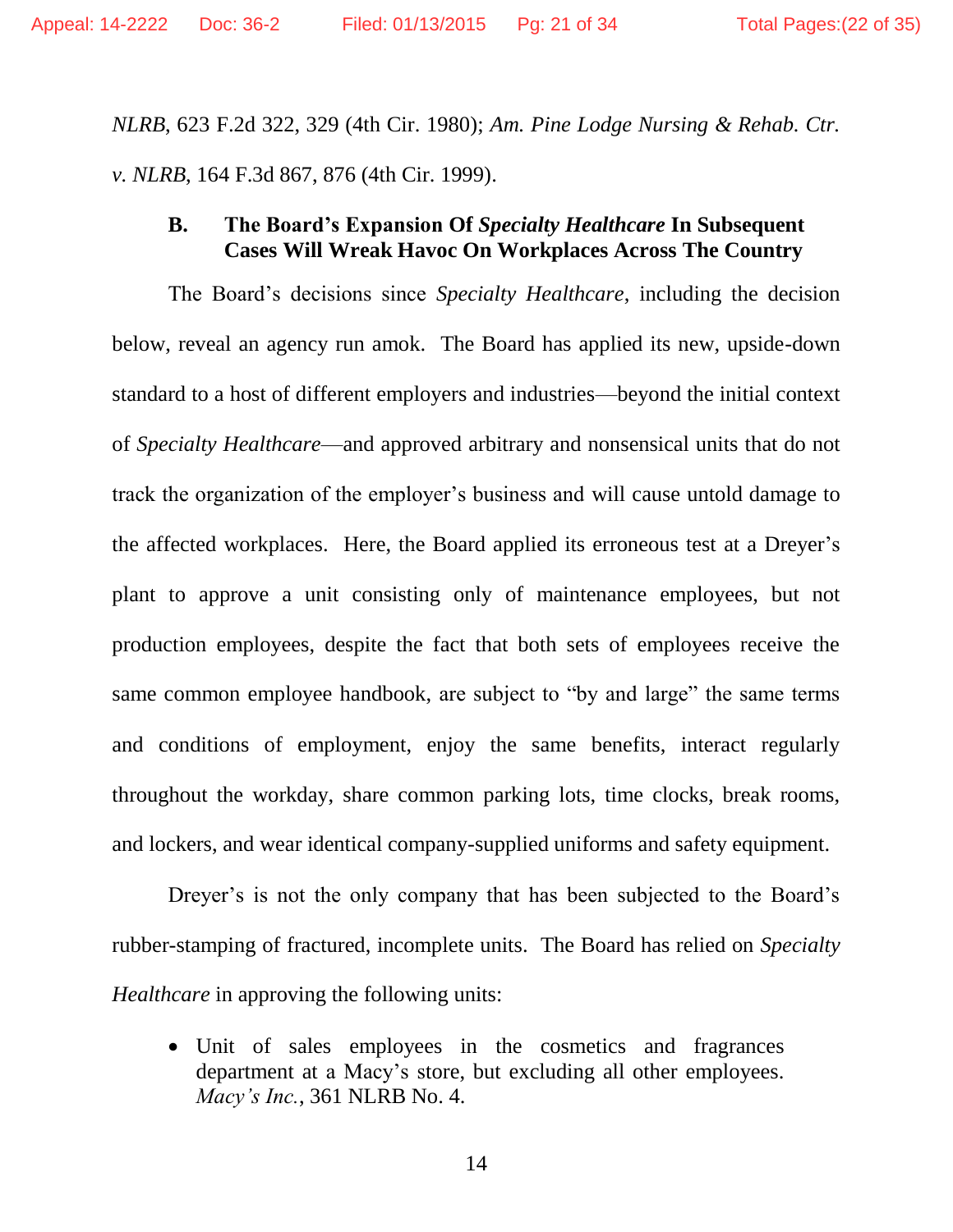- Unit of assemblers at a transit bus assembly plant, but excluding mechanics, technicians, and material handlers. *Prevost Car U.S.*, Case 03-RC-071843 (NLRB Mar. 15, 2012).
- Unit of rental car agents at a rental car agency, but excluding agency's return, lot, service, fleet, and exit booth agents, staff assistants, shutters, courtesy bus drivers, mechanics, and building maintenance technicians. *DTG Operations, Inc.*, 357 NLRB No. 175 (Dec. 30, 2011).
- Unit of line service technicians at an aviation-services company, but excluding all other employees, including customer service representatives, security and transportation employees, aircraft cleaners and maintenance employees, among others. *1st Aviation Servs., Inc.*, Case 22-RC-061300 (NLRB Sept. 13, 2011).
- Unit of canine welfare technicians and instructors at a guide dog breeding and training company, but excluding employees from the breeding, puppy-raising, kennel, admissions and graduate services, and veterinary departments. *Guide Dogs for the Blind, Inc.*, Case 20-RC-018286 (NLRB July 13, 2013).
- Unit of mechanics, but excluding all other employees in the service department. *IL Harley Davidson*, Case 13-RC-113245 (NLRB Oct. 30, 2013).
- Unit of dining area employees of a restaurant, but excluding all other employees. *Copper River of Boiling Springs*, Case 10-RC-098046 (NLRB Mar. 7, 2013).

The Balkanization of these workplaces, unconnected with the actual structure of these businesses, will impose untold harm: It will undermine the operation of the business, interfere with employee rights and opportunities, and invite impermissible gerrymandering of bargaining units in order to manipulate the results of elections. Arbitrary units that do not track the organization of the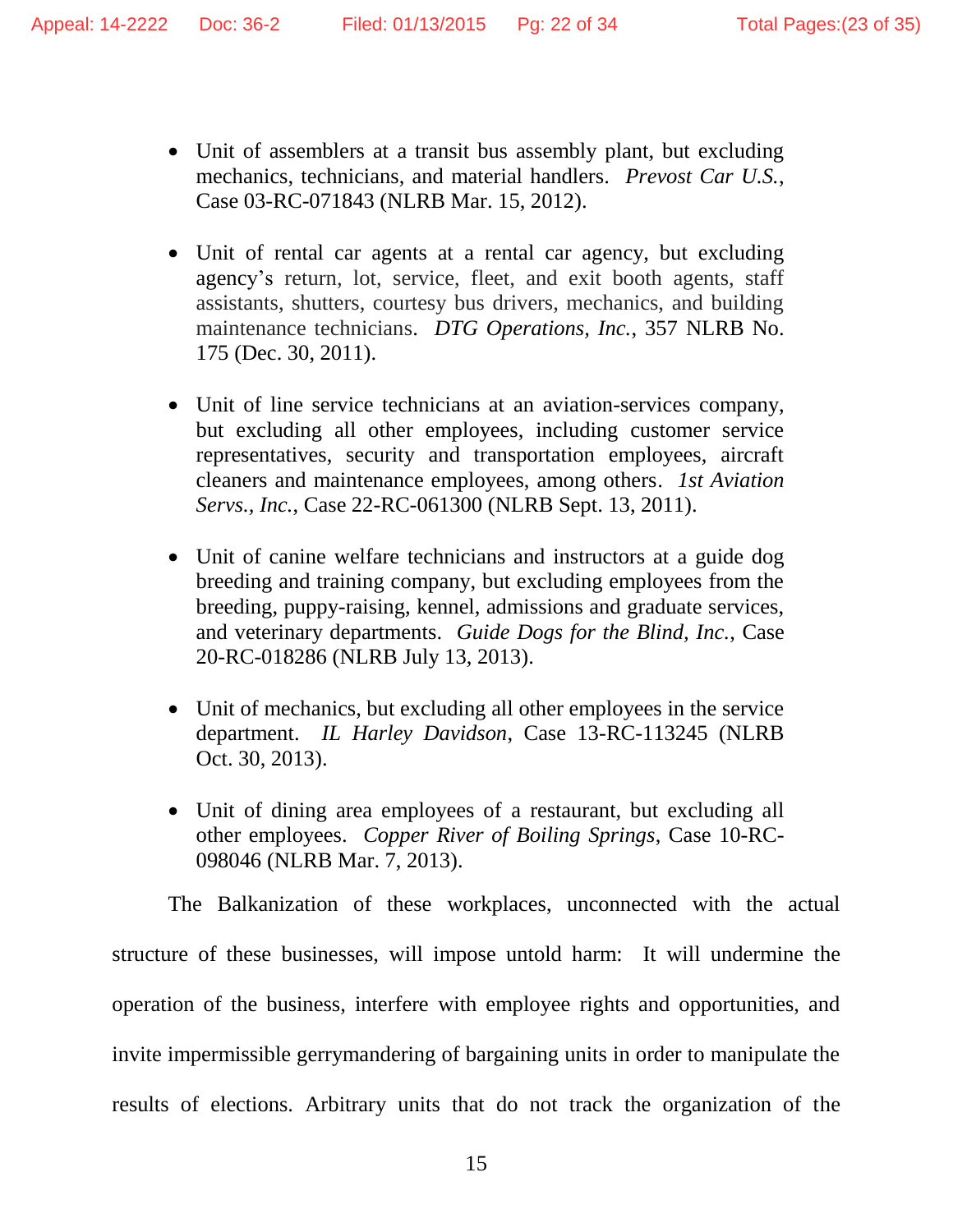employer's business—the inevitable result of the *Specialty Healthcare* standard inherently exclude employees that are similarly situated to those within the unit. Here, excluded production employees have significant interests in common with the members of the unit, but nonetheless will have no opportunity to vote as to whether those interests should be made subject to collective bargaining. And if the union succeeds in organizing the maintenance employees, production employees will also be denied union representation in negotiations over benefits, pay, and other matters that equally affect all employees, thus effectively encouraging the union to sacrifice the interests of excluded members in favor of those who fall within the unit. Any resulting disparity in benefits and pay between employees performing similar jobs in close proximity could drastically undermine morale.

The tension among workers that will result from a proliferation of bargaining units can cripple an employer's business, while simultaneously weakening employees' bargaining power. Some units would possess more economic leverage than others simply by virtue of their individual function, and those units would be able to negotiate more favorable terms and conditions of employment. Other units, lacking such bargaining power, could see their benefits sacrificed to make up the difference. At Dreyer's, for example, maintenance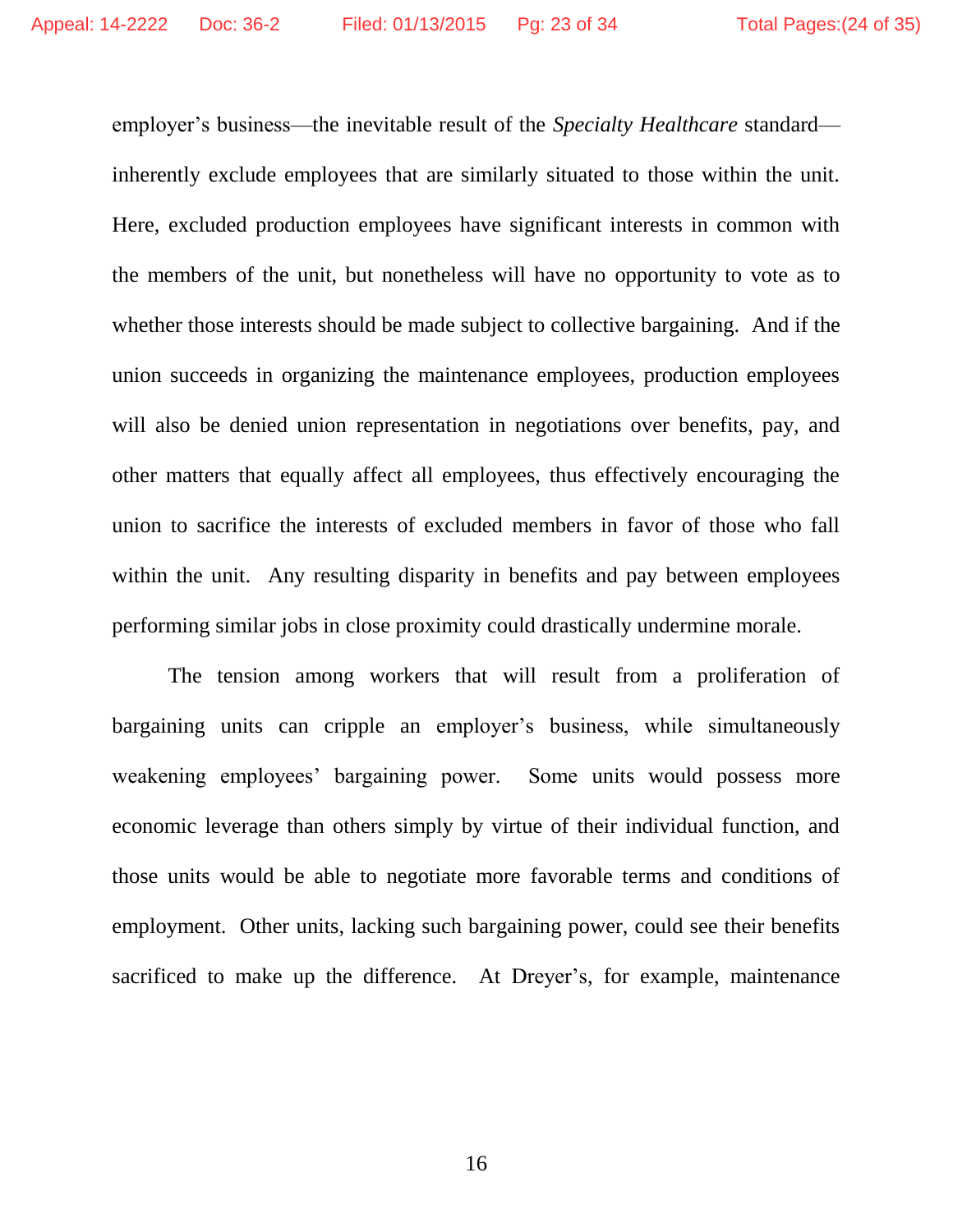$\overline{a}$ 

employees could shut down the entire plant by going on strike<sup>3</sup>—leaving the production employees who were left out of the unit and had no say in the strike vote temporarily without a job. Multiple little units could also strike consecutively, which could cripple a facility that had five or ten microunions. Moreover, divisions between employees would leave the workforce, in the aggregate, with less bargaining power, as employees would be unable to present a united face and could be played off against each other in the course of negotiations. Yet frequent strikes and stoppages by the various warring units would also make running the business practically impossible, and would impose economic hardship on workers in non-striking departments.

The approval of artificial units pursuant to *Specialty Healthcare* is also an open invitation to gerrymandering. The possibilities are endless. A union that believes it has the votes to organize some employees, but not others, need only seek to organize those employees who support the union. Unions now face little impediment to organizing by cherry-picking a small subset of employees with little regard for whether those employees constitute a practical bargaining unit, and with

<sup>3</sup> *Cf. Cont'l Web Press, Inc. v. NLRB*, 742 F.2d 1087, 1090 (7th Cir. 1984) ("[D]ifferent unions may have inconsistent goals, yet any one of the unions may be able to shut down [an] employer's operations (or curtail its operations) by a strike.").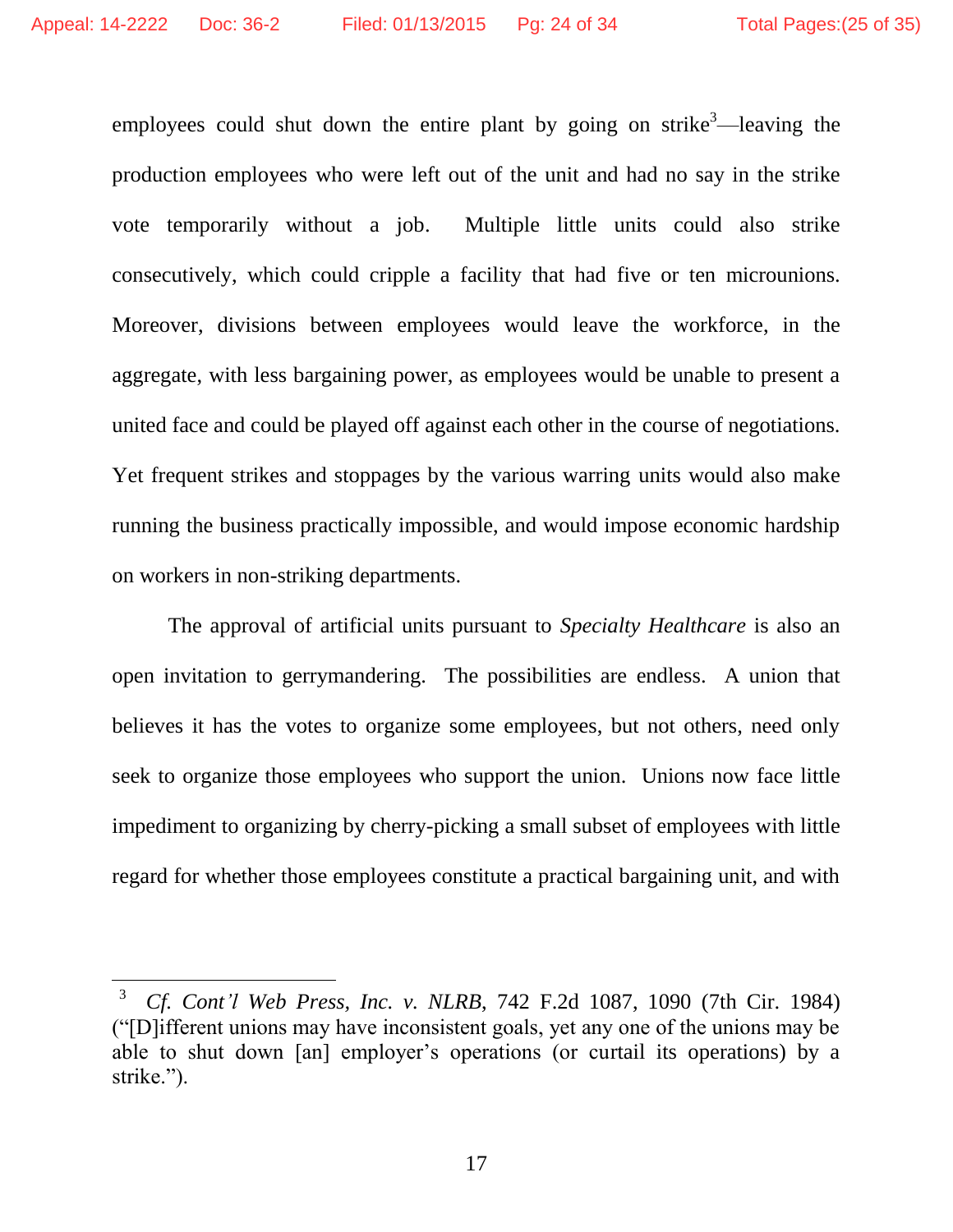little regard as to whether the designated subset of employees has organizational significance within the employer's business.

The Board's decision here illustrates the point. The union originally filed a petition to represent a wall-to-wall unit consisting of both production and maintenance employees (after other unions made similar, unsuccessful attempts), and the regional director approved the unit. A-163–164. An election was held, and the entire plant voted to *reject* unionization. *Id.* The union *only then* determined that employees in the production department ought to be carved out from the entire plant, and that this smaller subset of employees would constitute an effective bargaining unit. The union filed a petition to represent the gerrymandered unit, and the regional director and the Board rubber stamped the unit. *See also Macy's, Inc.*, 361 NLRB No. 4, at 6 (union proposed—and Board approved—unit of exclusively cosmetics and fragrance employees only after the union lost a storewide election).

This was not the result intended by Congress when it instructed the Board to determine "the ... appropriate" unit for collective bargaining. 29 U.S.C. § 159. To the contrary, the legislative history of the Act reflects Congress's concern that employees could, "by breaking off into small groups . . . make it impossible for the employer to run his plant." *Hearing on S. 1598 Before the S. Comm. on Educ. & Labor*, 74th Cong. 82 (1935) (testimony of Francis Biddle, Chairman, NLRB). A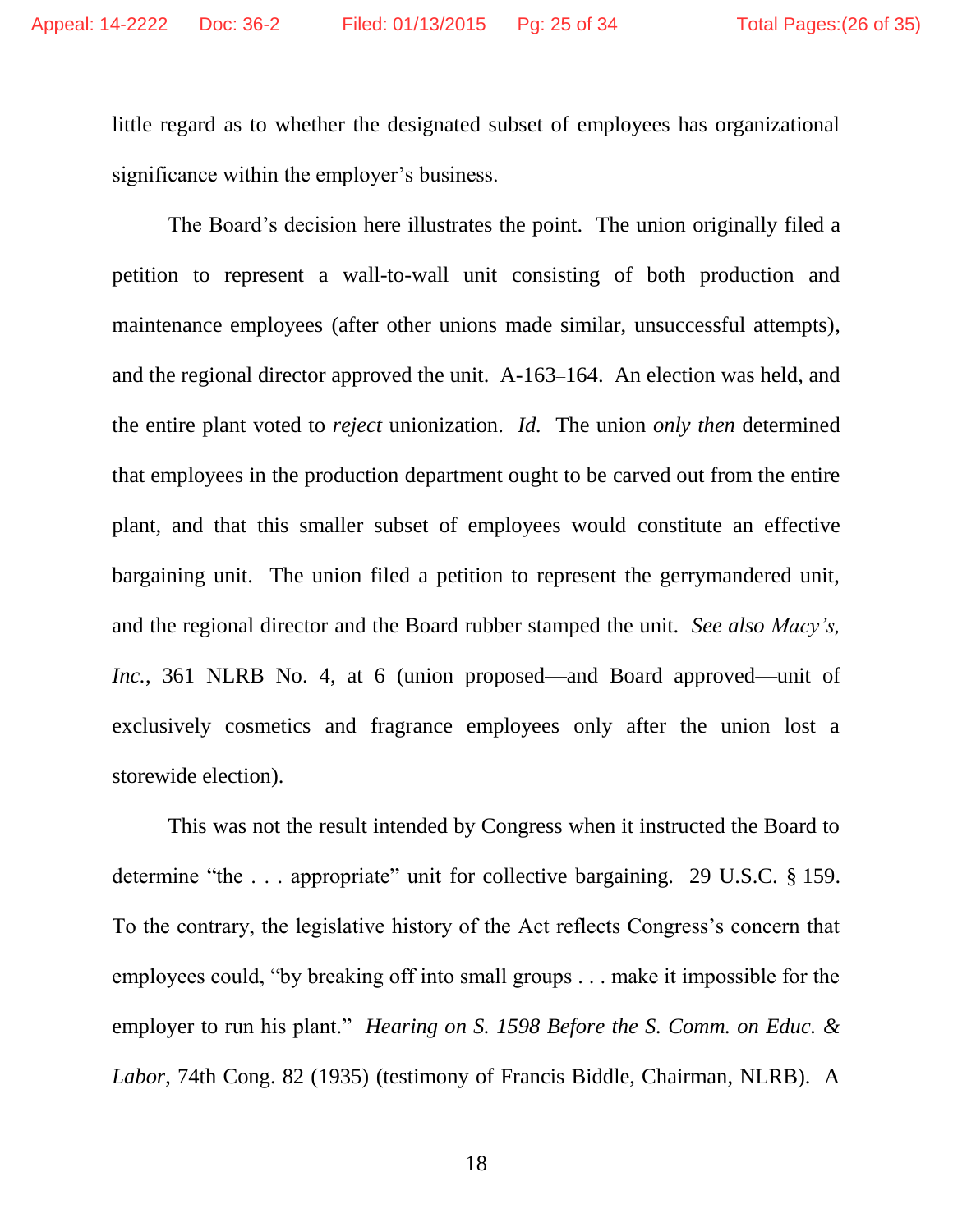unit that threatens to spark conflict between employees, decimate morale, hamper effective customer service, slash productivity, and compound administrative difficulties does not further the Act's purpose of advancing the "friendly adjustment of industrial disputes" and the "free flow of commerce," 29 U.S.C. § 151, and is not "appropriate" in any sense of the word.

### **C. The Board Has Used** *Specialty Healthcare* **To Eviscerate The Traditional "Wall-To-Wall" Presumption In The Retail Industry**

Nowhere has the Board's embrace of *Specialty Healthcare* caused more disruption than in the retail industry. Because retail employees must work seamlessly within a store to provide comprehensive and effective customer service throughout the store, a half-century of Board precedent has consistently recognized a presumption in the retail context in favor of the whole-store unit.

For over a half-century, the Board has consistently recognized that, because of the nature of the retail industry, the appropriate bargaining unit should be the entire store.As early as 1957, the Board recognized that it had "long regarded a storewide unit of all selling and nonselling employees as a basically appropriate unit in the retail industry." *I. Magnin & Co.*, 119 NLRB 642, 643 (1957). The Board further explained that it has a "policy" favoring units that "encompass all store employees." *Kushins & Papagallo*, 199 NLRB 631, 631–32 (1972). Indeed, "a single store in a retail chain . . . is *presumptively* an appropriate unit for bargaining." *Haag Drug Co.*, 169 NLRB at 877; *see also Charrette Drafting*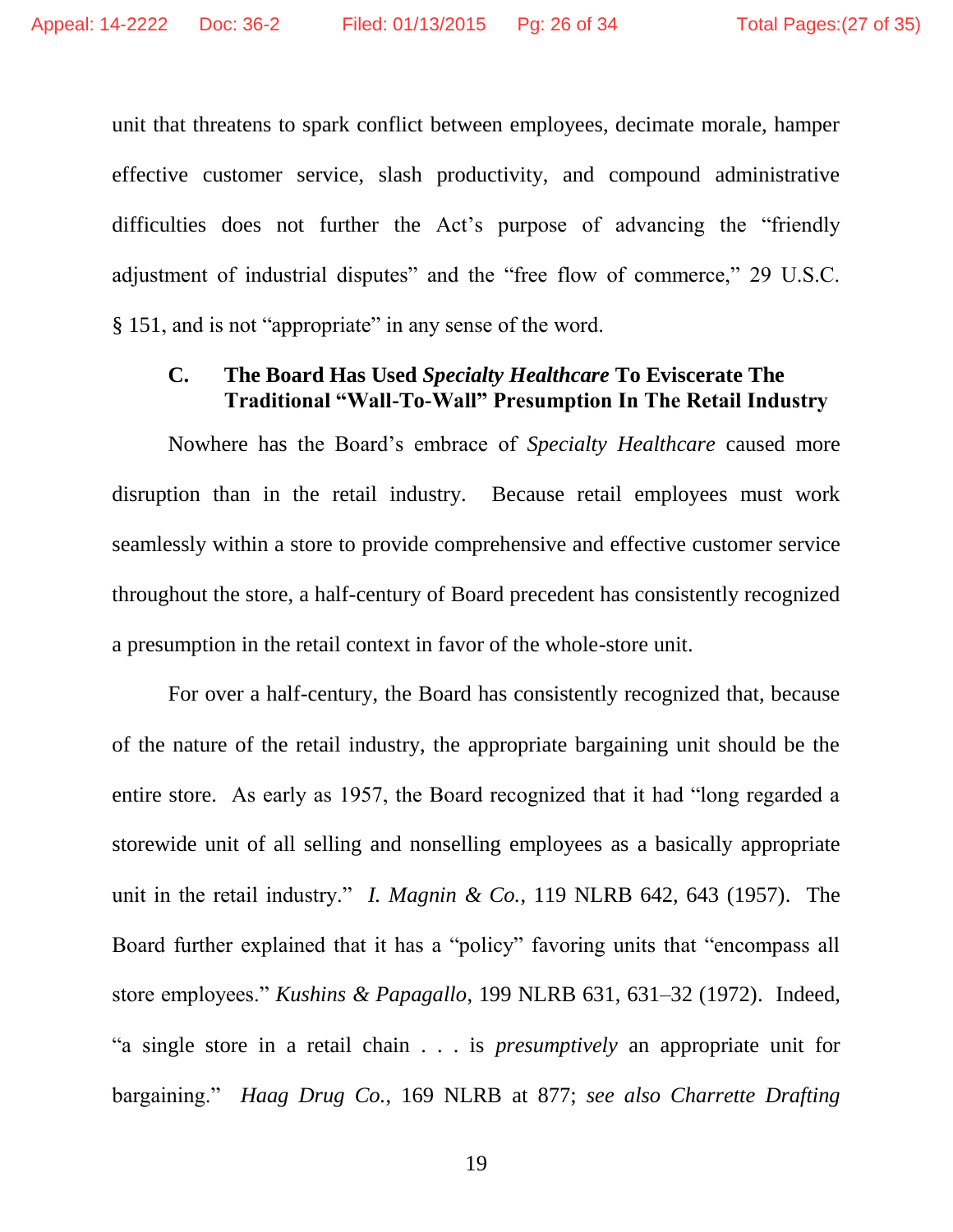*Supplies Corp.*, 275 NLRB 1294, 1297 (1985) ("[T]he Board finds a single-facility unit presumptively appropriate."). A smaller unit would only be appropriate where a petitioner could show that employees within the proposed unit "constitute a functionally distinct group with special interests sufficient to warrant their separate representation." *Levitz Furniture Co.*, 192 NLRB 61, 63 (1971); *see also I. Magnin*, 119 NLRB at 643 (employees in proposed unit must be "sufficiently different from those of other employees to warrant their establishment in a separate unit").

As the Board explained in *Haag Drug Co.*, 169 NLRB at 877–78: "The employees in a single retail outlet form a homogenous, identifiable, and distinct group, physically separated from the employees in the other outlets of the chain; they generally perform related functions under immediate supervision apart from employees at other locations; and their work functions, though parallel to, are nonetheless separate from, the functions of employees in the other outlets, and thus their problems and grievances are peculiarly their own . . . ."

Perhaps recognizing the sea change wrought by the new standard it was adopting, the Board in *Specialty Healthcare* purported to cabin its holding to the limited context of that case (the non-acute health care industry). After acknowledging that it had "developed various presumptions and special industry and occupational rules in the course of adjudication," the Board announced in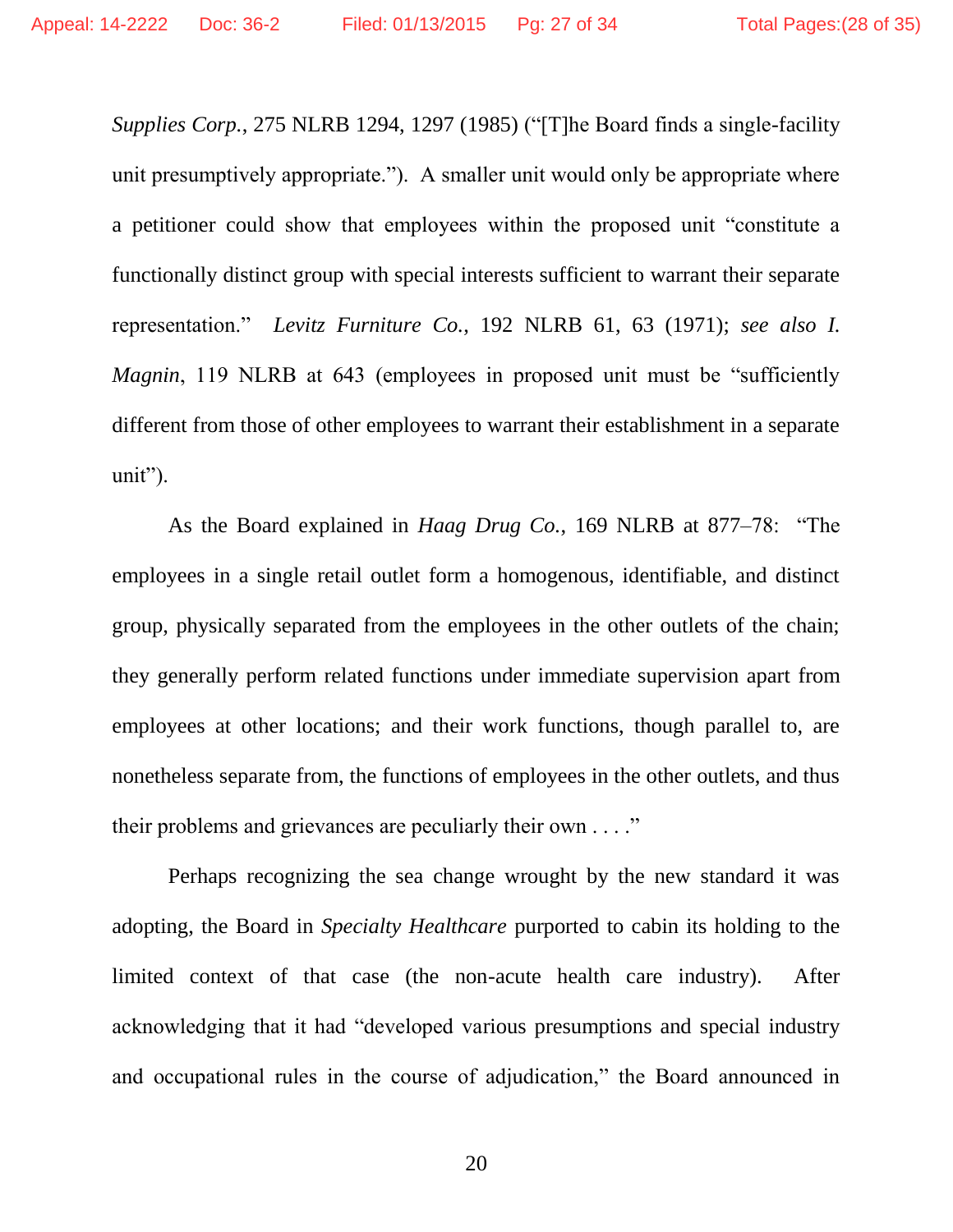$\overline{a}$ 

*Specialty Healthcare* that its decision was "not intended to disturb any rules applicable only in specific industries." 357 NLRB No. 83, at 13 n.29. The Board reiterated this limitation in *Northrop Grumman Shipbuilding, Inc.*, 357 NLRB No. 163 (2011), stating that "to the extent that the Board has developed special rules applicable to" a particular industry or type of employee, those existing "rules remain applicable" even after *Specialty Healthcare*. *Id*. at 5. The Board's promise was short-lived—less than three years later, in *Macy's*, the Board did an about-face and eliminated its longstanding presumption in favor of whole-store units in the retail industry. *See* 361 NLRB No. 4, at 13–19.

Although the Board paid lip-service in *Macy's* to its traditional retail presumption—the presumption "complements" *Specialty Healthcare*, the Board said—the real import of the Board's decision in *Macy's* was to abandon the logical preference for bargaining units composed of all employees in a single store.<sup>4</sup> The facts of *Macy's* illustrate this point: It makes no sense that cosmetics and fragrance employees are an appropriate unit to the exclusion of other employees subject to the same employment policies and compensation structures, working for

<sup>4</sup> The Board's decision in *The Neiman Marcus Group, Inc.*, 361 NLRB No. 11 (July 28, 2014), was likewise not a reaffirmation of the traditional retail presumption. In that case, the Board declined to approve a petitioned-for-unit of women's shoe sales associates in the "Salon" and "Contemporary" shoe departments, not in reliance on the wall-to-wall presumption for retail stores, but because the Board concluded that the two departments at issue did not share a community of interest. *Id*. at 2–4; *see also id* at 2 n.2.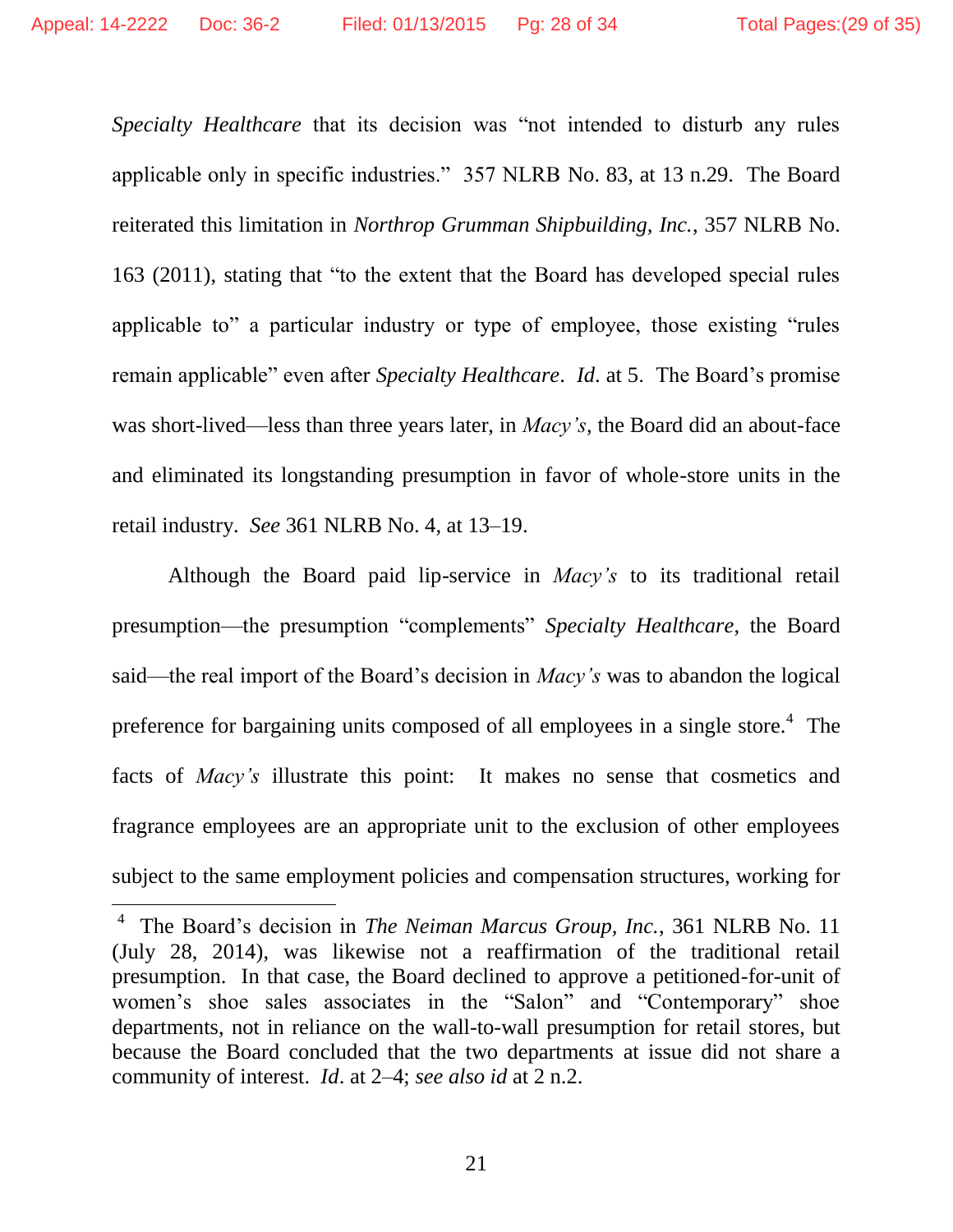$\overline{a}$ 

the same supervisors, and responsible for selling similar products. 361 NLRB No. 4, at  $1-4$ <sup>5</sup>

In the retail industry, the single, overriding task of every employee in a store is to provide a seamless, hassle-free experience to customers interested in purchasing the employer's goods. That overriding task requires substantial integration of employees within a single store. Employees must be willing and able to answer customers' questions and respond to customers' requests regardless of whether they technically fall within the employees' assigned department. A single store is also typically a physically open environment; employees share a common workspace, and even backroom employees come into frequent contact with sales employees as they move inventory into, out of, and around the store. Sales employees work in even closer confines, and they necessarily have frequent

<sup>&</sup>lt;sup>5</sup> In the immediate wake of *Specialty Healthcare*, the Board appeared to stand by its promise to maintain the traditional whole-store presumption. In *Home Depot U.S.A., Inc*., Case 20-RC 067144 (NLRB Nov. 18, 2011), the Board declined to review a decision by a Regional Director approving a single-store unit. In that case, the Regional Director explained that the "Board has long favored wall-towall bargaining units in the retail industry." Slip op. at 12. The Regional Director emphasized the community of interest between employees in a single store: They "work at the same situs with common supervision, require no particular background or experience, come into contact on a daily basis, and overlap in many duties, despite assignment to a particular department." *Id.* at 14. For these reasons, the petitioned-for unit in that case, which included some jobs at the store but excluded others, was a "fractured unit," or "an arbitrary grouping of employees in [the] retail store setting." *Id.* at 15; *see also Odwalla, Inc.*, 357 NLRB No. 132 (Dec. 9, 2011) (rejecting unit under overwhelming community of interest test because unit was a "fractured unit").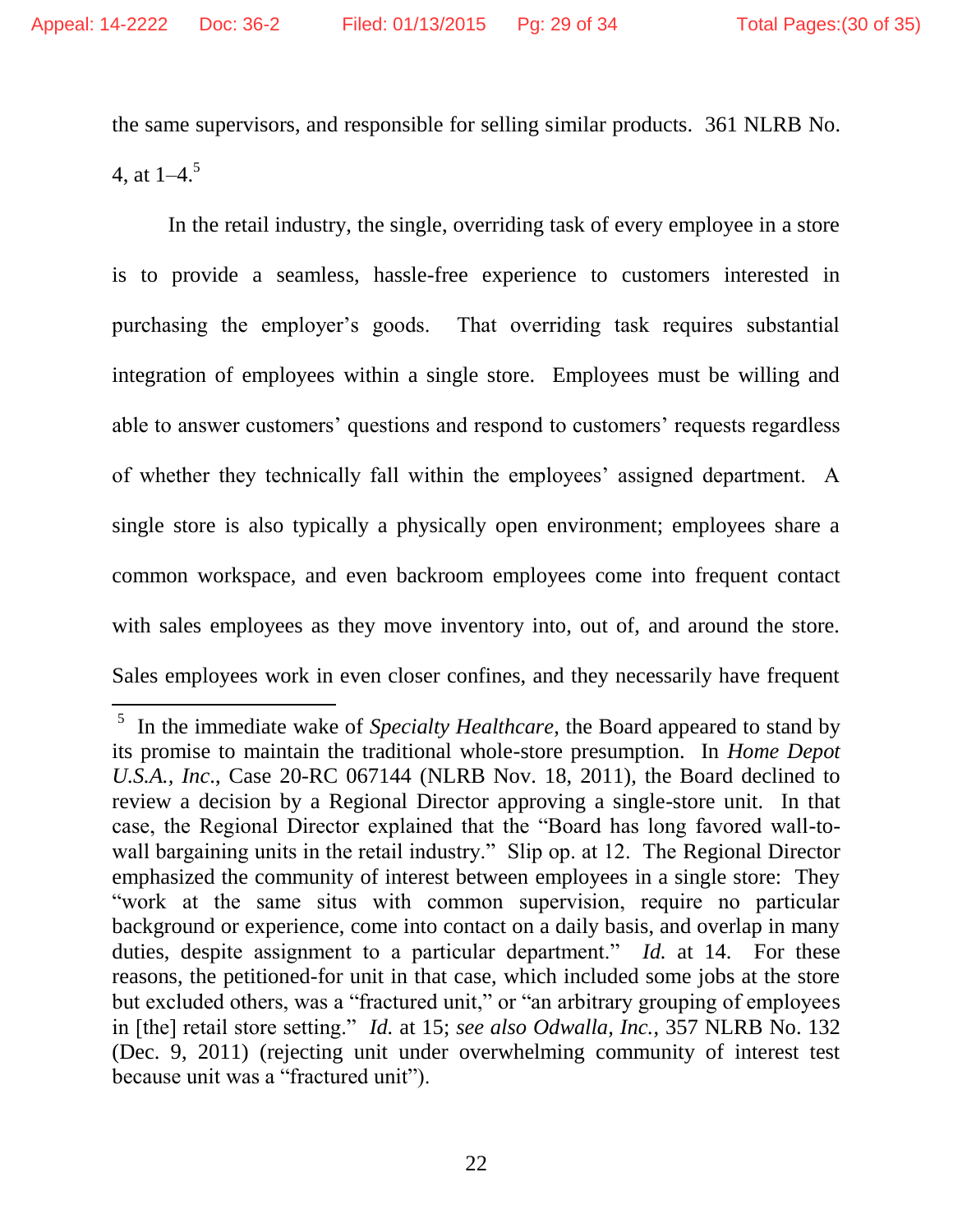contact and interchange with other employees. A single store is also, generally, under common management. Retail employees generally have similar skill sets and training; although some employees may have more experience in a particular role or with certain products, few if any employees have special education directed to their job, and all are ultimately exercising the shared skills of salesmanship and customer service. A unit smaller than a single store is ordinarily inappropriate because it rends apart a group of employees that otherwise would naturally function as a single unit.

The proliferation of bargaining units resulting from *Specialty Healthcare*  and *Macy's* thus threatens to hamstring retail employers and curtail opportunities available to their employees. Retail companies generally strive to enable employees to assist customers seeking to purchase goods located anywhere in the store. Unions, however, typically insist that members of a unit have exclusive rights to perform their work and establish rigid work rules that establish what tasks bargaining-unit members can and cannot perform (which in turn affects the work that employees outside the unit can and cannot perform). These rules would prevent the employer from cross-training employees and, therefore, meeting customer expectations. Flexibility would suffer to the detriment of customers, employers and employees. For example, an employee in women's handbags could not walk a customer to her next destination in designer shoes and help her make a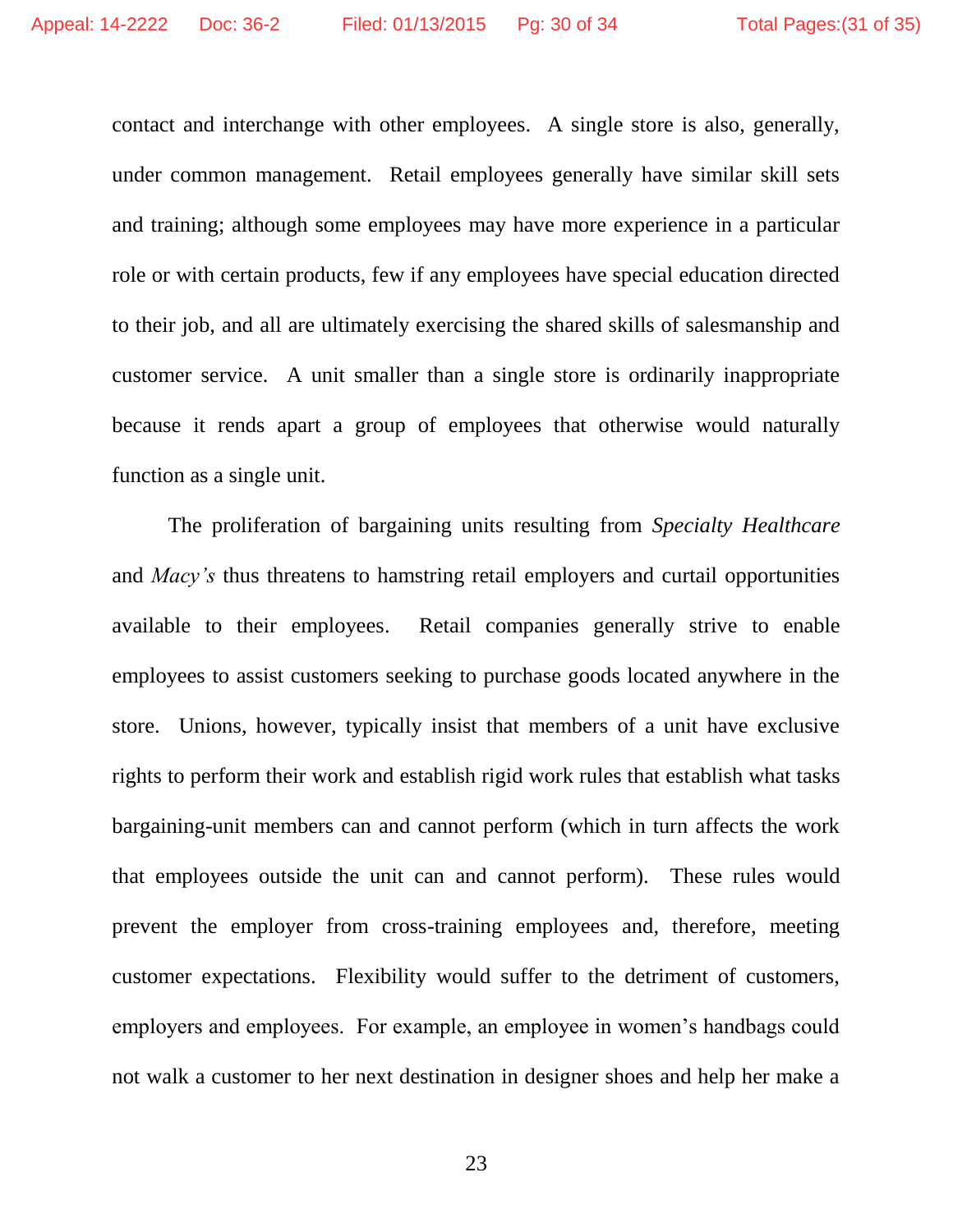purchase in that area; nor could the employee cover for an absent employee in men's formal apparel. An employee in household appliances could not be temporarily reassigned to electronics to cover a short-term staffing need or to earn additional wages. Selling employees could not be assigned non-selling tasks, and vice versa, in order to meet the needs of the business. Productivity and customer service would decline. Limited to their own departments or set of tasks, employees would also enjoy fewer skill-development opportunities, while rigid barriers would limit promotions and transfers. The Balkanization of retail stores would also result in fewer scheduled hours for most employees, because they would not be permitted to rotate into other departments or conduct various tasks.

\* \* \*

The Board's continued treatment of *Specialty Healthcare*—in this case, *Macy's*, and a host of others—as effectively sweeping away the Board's prior precedents makes clear that the decision is being used by the Board to approve arbitrary, fractured units across varied workplaces and will continue to be unlawfully applied and expanded unless the Court takes action to reign in the agency. The Court should use this case as an opportunity to stop the steady accretion of error under *Specialty Healthcare* and reject *Specialty Healthcare*'s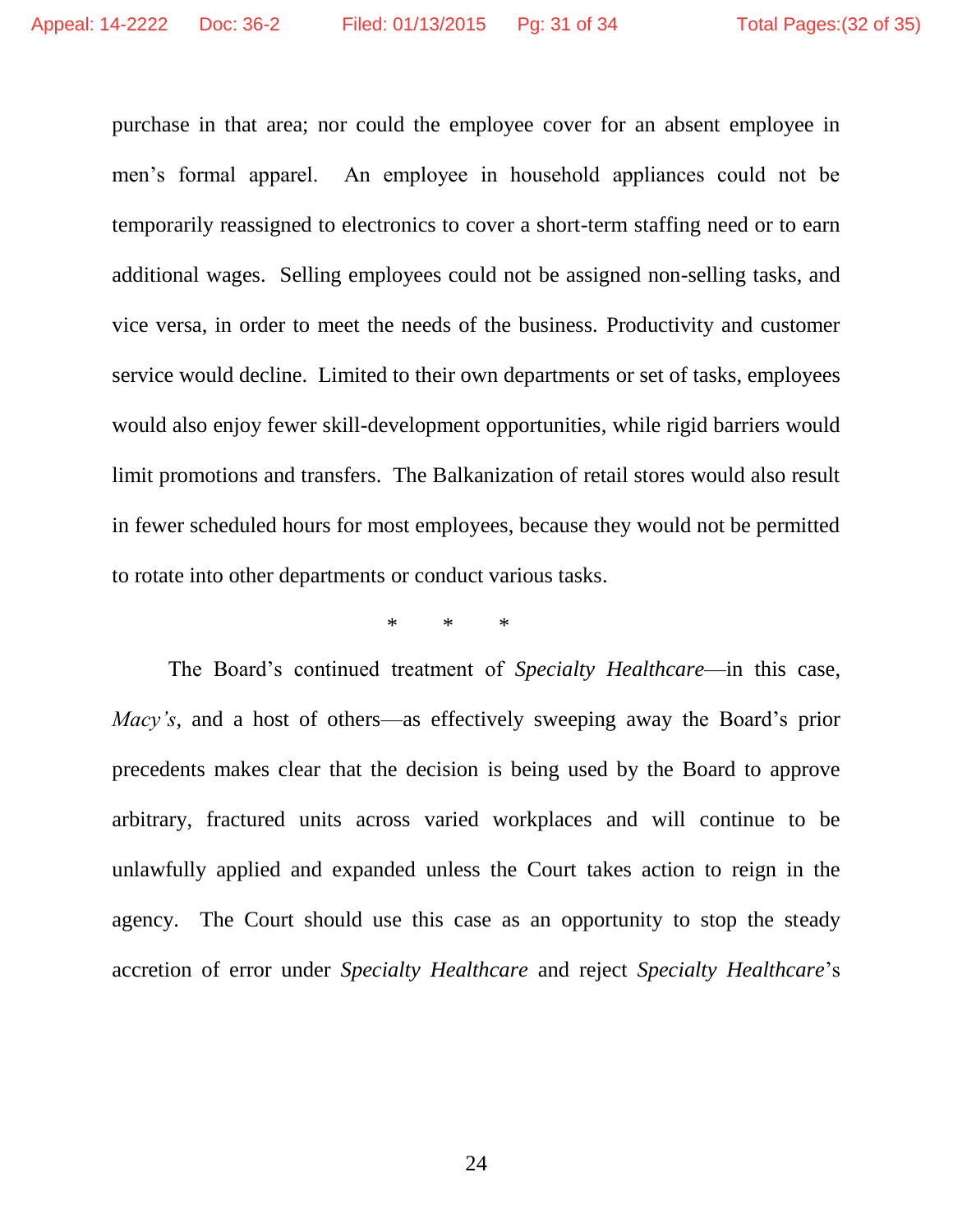overwhelming community of interest test, or, at a minimum, limit it to the special

healthcare context of that case.<sup>6</sup>

### **CONCLUSION**

For the foregoing reasons, the Court should grant Dreyer's petition for

review and deny the Board's cross-application for enforcement.

 $\overline{a}$ 

Dated: January 13, 2015 /s/ Jason C. Schwartz

Deborah White RETAIL LITIGATION CENTER, INC. 1700 N. Moore Street, Suite 2250 Arlington, VA 22209 Telephone: (703) 600-2067

Jason C. Schwartz Thomas M. Johnson, Jr. Alexander K. Cox GIBSON, DUNN & CRUTCHER LLP 1050 Connecticut Avenue, N.W. Washington, DC 20036 Telephone: (202) 955-8500

<sup>6</sup> In *Kindred Nursing Centers East, LLC v. NLRB*, 727 F.3d 552 (6th Cir. 2013), the Sixth Circuit affirmed the Board's decision in *Specialty Healthcare*. Even if that case was correctly decided—and *amicus curiae* believe it was not—the Sixth Circuit did not address the propriety of the Board's expansion of the overwhelming community of interest test outside the narrow facts of that case. In any event, this Court is bound by its own decision in *Lundy Packing*.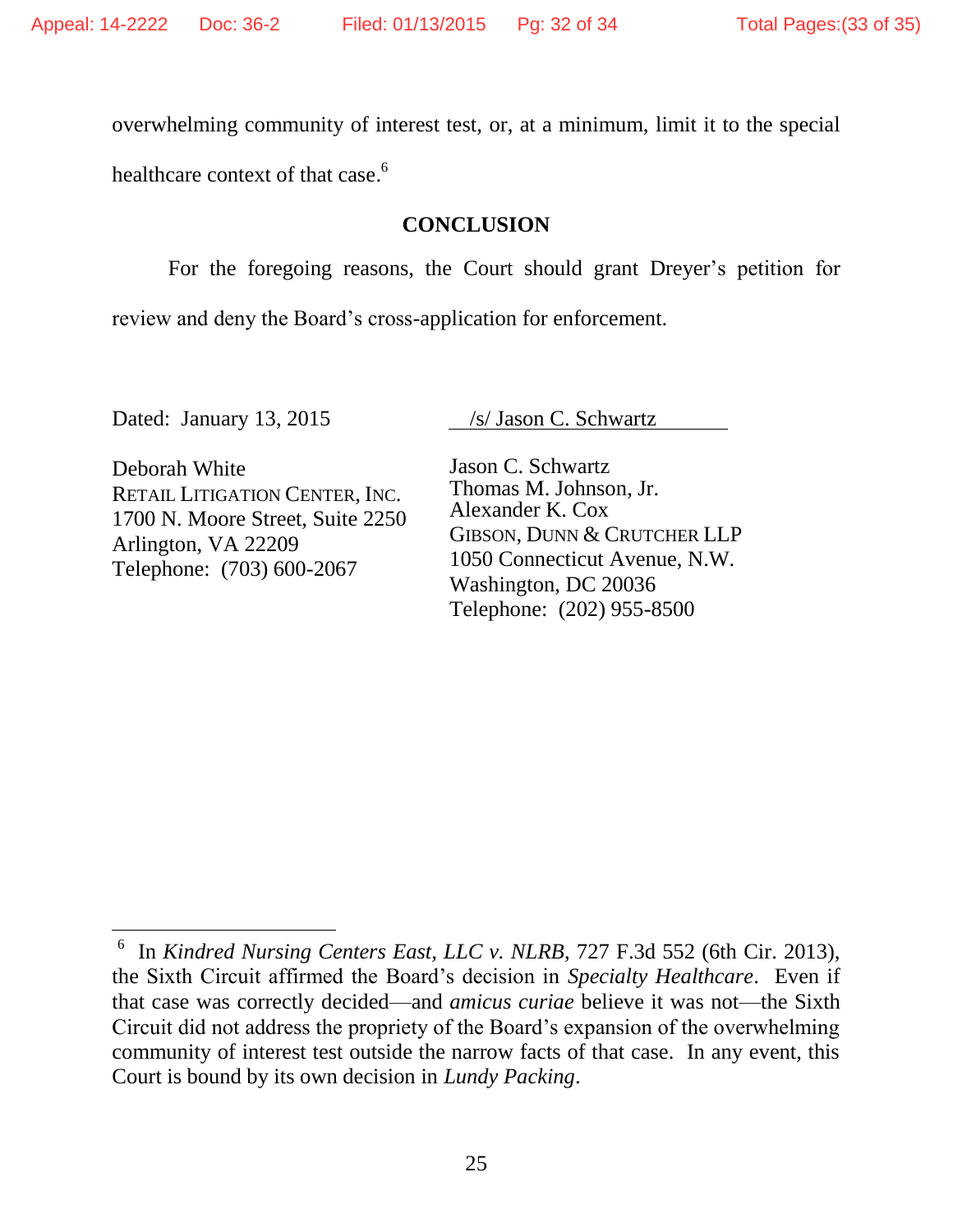### **CERTIFICATE OF COMPLIANCE**

I hereby certify that:

1. This brief complies with Fed. R. App. P.  $32(a)(7)(B)(i)$  because it contains 5,846 words, as determined by the word-count function for Microsoft Word 2010, excluding the parts of the brief exempted by Fed. R. App. P.  $32(a)(7)(B)(iii)$ .

2. This brief complies with the typeface requirements of Fed. R. App. P. 32(a)(5) and the type style requirements of Fed. R. App. P. 32(a)(6) because it has been prepared in a proportionally spaced typeface using Microsoft Word 2010 in 14-point Times New Roman font.

Dated: January 13, 2015

 /s/ Jason C. Schwartz Jason C. Schwartz GIBSON, DUNN, & CRUTCHER LLP 1050 Connecticut Avenue, N.W. Washington, D.C. 20036